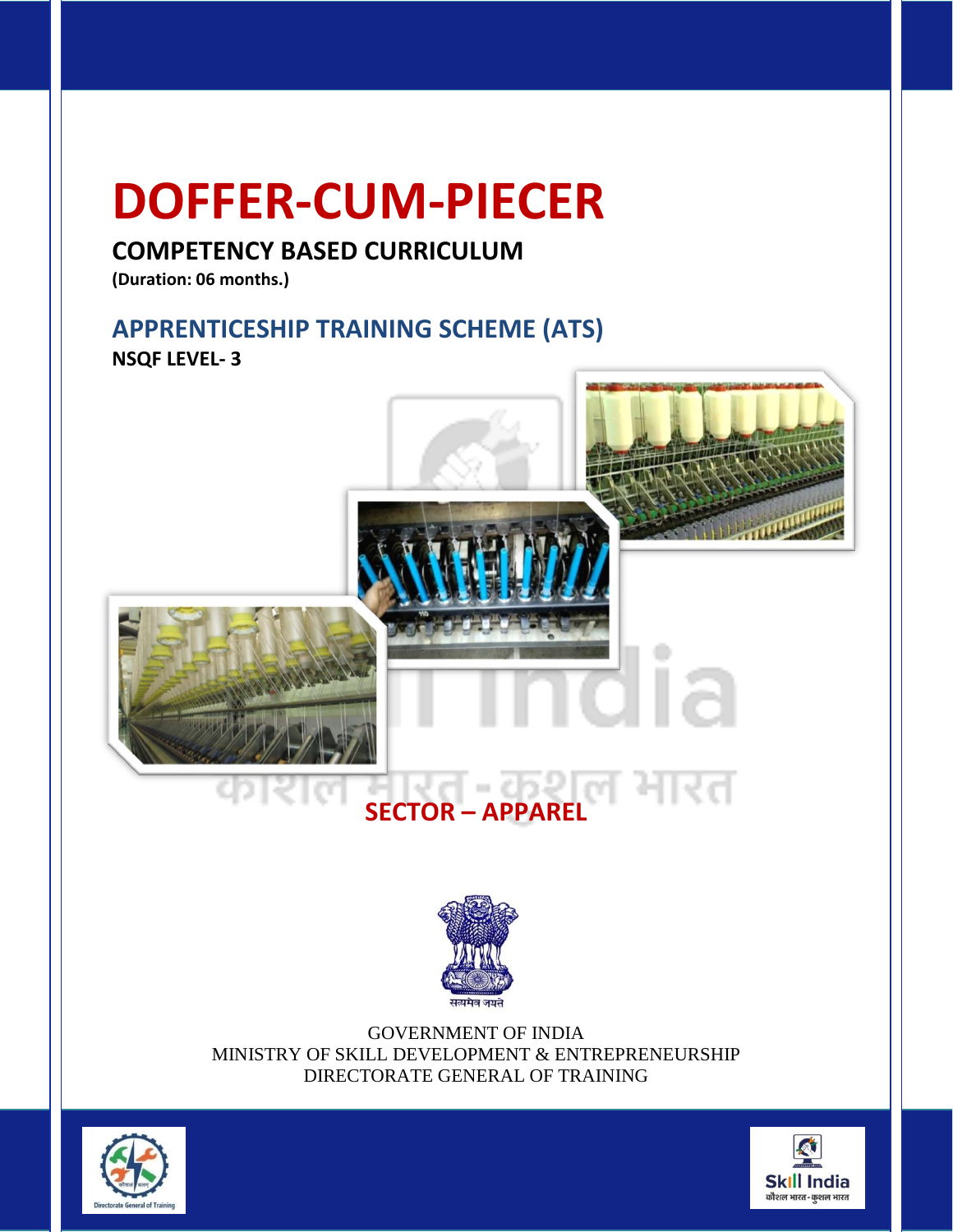## **DOFFER-CUM-PIECER**

**(Revised in 2018)**

#### **APPRENTICESHIP TRAINING SCHEME (ATS)**



## Skill India कौशल भारत-कुशल भारत

Developed By

Ministry of Skill Development and Entrepreneurship Directorate General of Training **CENTRAL STAFF TRAINING AND RESEARCH INSTITUTE** EN-81, Sector-V, Salt Lake City, Kolkata – 700 091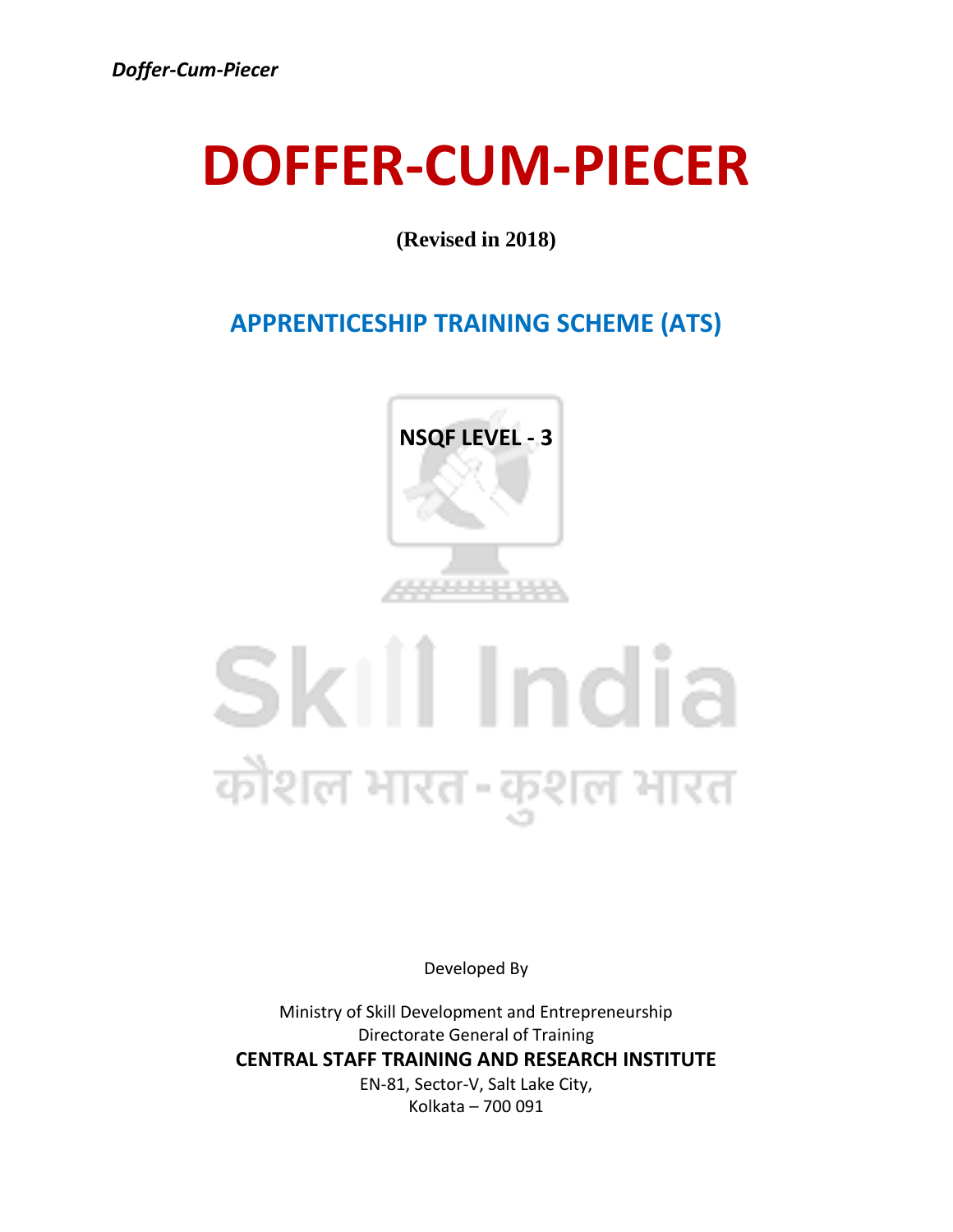#### **ACKNOWLEDGEMENT**

The DGT sincerely express appreciation for the contribution of the Industry, State Directorate, Trade Experts and all others who contributed in revising the curriculum. Special acknowledgement to the following industries/organizations who have contributed valuable inputs in revising the curricula through their expert members:

Special acknowledgement by DGT to the following expert members who have contributed immensely in this curriculum.

| SI. | <b>Name &amp; Designation</b>  | Organization                       | <b>Expert Group</b> |
|-----|--------------------------------|------------------------------------|---------------------|
| No. | Sh./Mr./Ms.                    |                                    | <b>Designation</b>  |
| 1.  | Shri S. Sundaresan Director    | National Council for Training in   | Chairman            |
|     | of Training and Secretary      | Vocational Trades, DGET, New Delhi |                     |
| 2.  | Shri N. Balasubramanian        | B.T.R.A., Bombay - 86              | Member              |
|     | Senior Textile Technologist    |                                    |                     |
| 3.  | Shri S.R.K. Mathur Spinning    | TheNutan Mills,                    | Member              |
|     | Master,                        | Ahmedabad.                         |                     |
| 4.  | Miss H.N. Mythili, DY.         | Bombay                             | Member              |
|     | Director, I.S.I.               |                                    |                     |
| 5.  | Shri S. Saharanamnam           | Crown Mills (ICMF), Bombay - 26    | Member              |
|     | <b>Production Manager</b>      |                                    |                     |
| 6.  | Shri S.T. Deshpande Lect. In   | M.G.T.S., Institute,<br>Bombay     | Member              |
|     | Weaving                        |                                    |                     |
| 7.  | Shri K.J. Sanghani Assistant   | Textile Commissioner's,            | Member              |
|     | Director                       | Office, Bombay.                    |                     |
| 8.  | Shri ArvindThukral Assistant   | The Tata Mills Ltd,                | Member              |
|     | Engineer                       | Bombay -14.                        |                     |
| 9.  | Shri B.K. Dutta Deputy         | DGE&T., New Delhi.                 | Member              |
|     | <b>Director of Training</b>    |                                    |                     |
| 10. | Shri B.R. Gowrishankar         | Bombay                             | Member              |
|     | Regional Director of           |                                    |                     |
|     | <b>Apprenticeship Training</b> |                                    |                     |
| 11. | Shri Arun ghosh                | Deptt. of Technical Education,     | Member              |
|     | Joint Director of Training,    | Maharashtra State, Bombay          |                     |
| 12. | Shri D.M. Pimple Khute DY.     | Maharashtra Stare, Bombay -1.      | Member              |
|     | Apprenticeship Adviser,        |                                    |                     |
| 13. | Dr. O.P. Pahuja                | C.I.T.&C., Minister of Defence,    | Member              |
|     | Dy. Chief, Inspector,          | Kanpur                             |                     |
|     |                                |                                    |                     |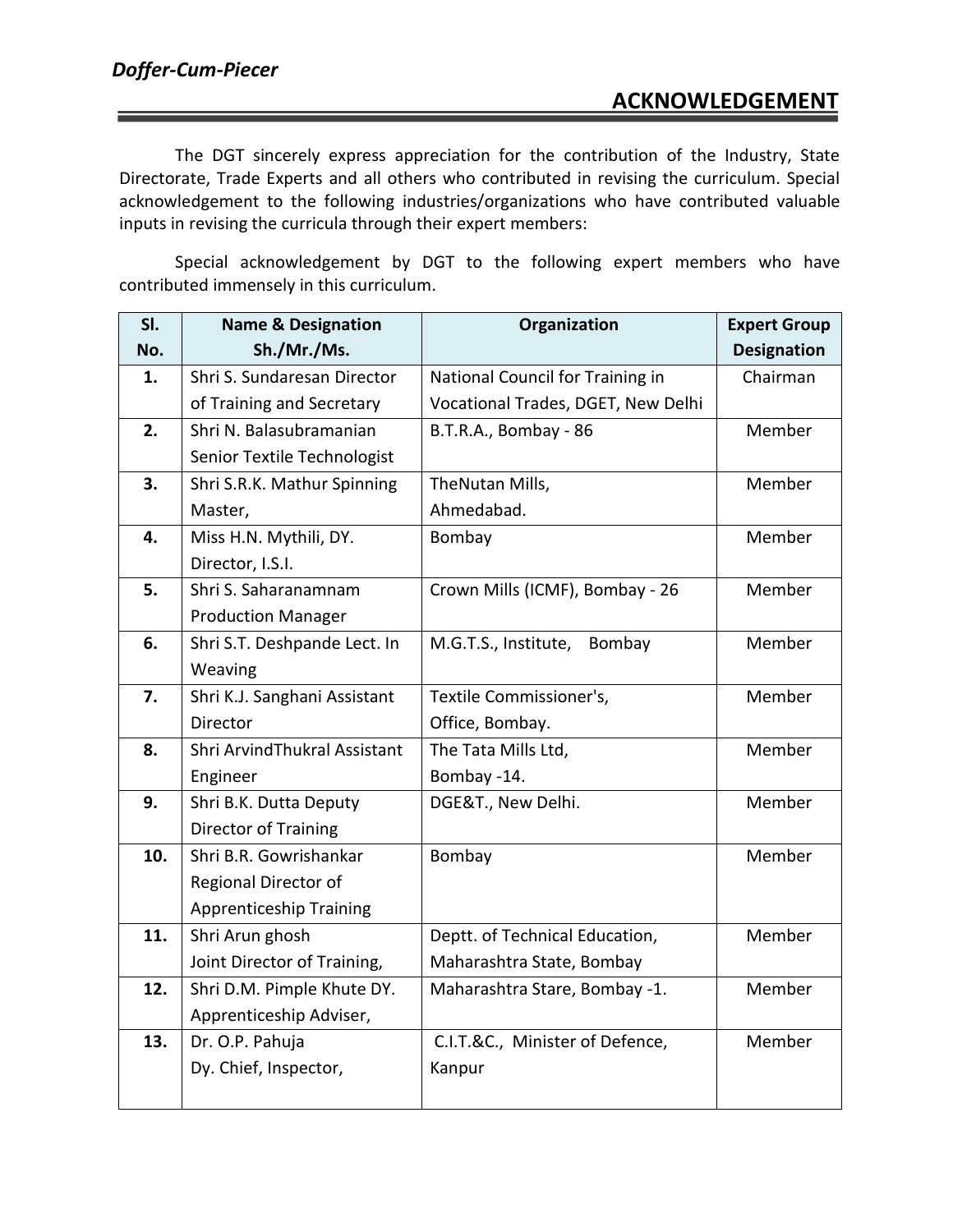| 14. | Shri P.D. Panda   | Central Training Institute for | Member |
|-----|-------------------|--------------------------------|--------|
|     | Training Officer, | Instructors,                   |        |
|     |                   | Bombay                         |        |



# Skill India कौशल भारत-कुशल भारत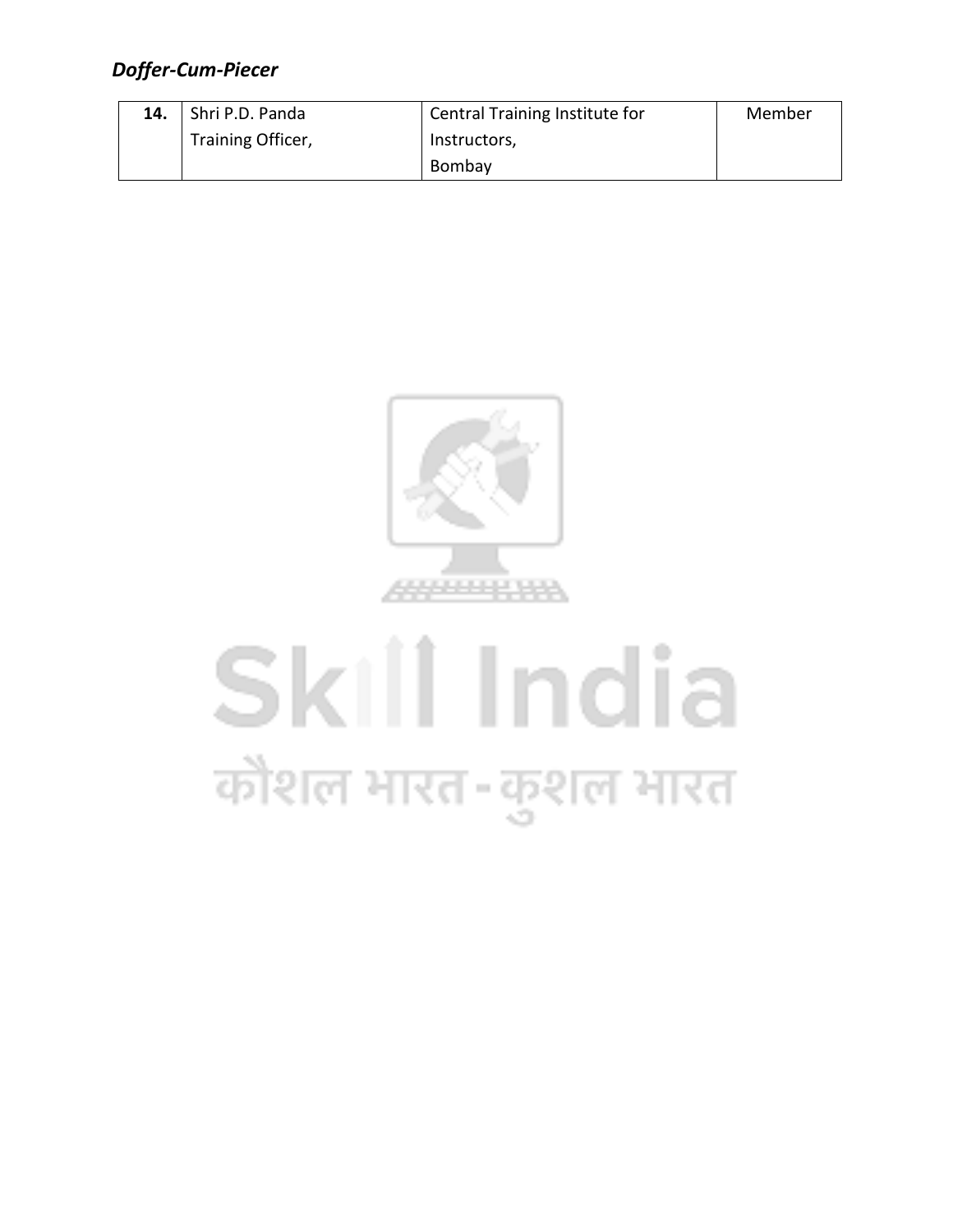#### **CONTENTS**

| SI.<br>No. | <b>Topics</b>                                               | Page No.  |
|------------|-------------------------------------------------------------|-----------|
| 1.         | Background                                                  | $1 - 2$   |
| 2.         | <b>Training System</b>                                      | $3 - 7$   |
| 3.         | Job Role                                                    | 8         |
| 4.         | NSQF Level Compliance                                       | 9         |
| 5.         | <b>General Information</b>                                  | 10        |
| 6.         | <b>Learning Outcome</b>                                     | 11        |
| 7.         | Learning Outcome with Assessment Criteria                   | $12 - 13$ |
| 8.         | Syllabus                                                    | 14-15     |
| 9.         | Syllabus - Core Skill                                       | $16 - 18$ |
|            | 9.1 Core Skill - Employability Skill                        |           |
| 10.        | Details of Competencies (On-Job Training)                   | 19        |
| 11.        | List of Trade Tools & Equipment Basic Training - Annexure I | 20        |
| 12.        | Format for Internal Assessment - Annexure II                | 21        |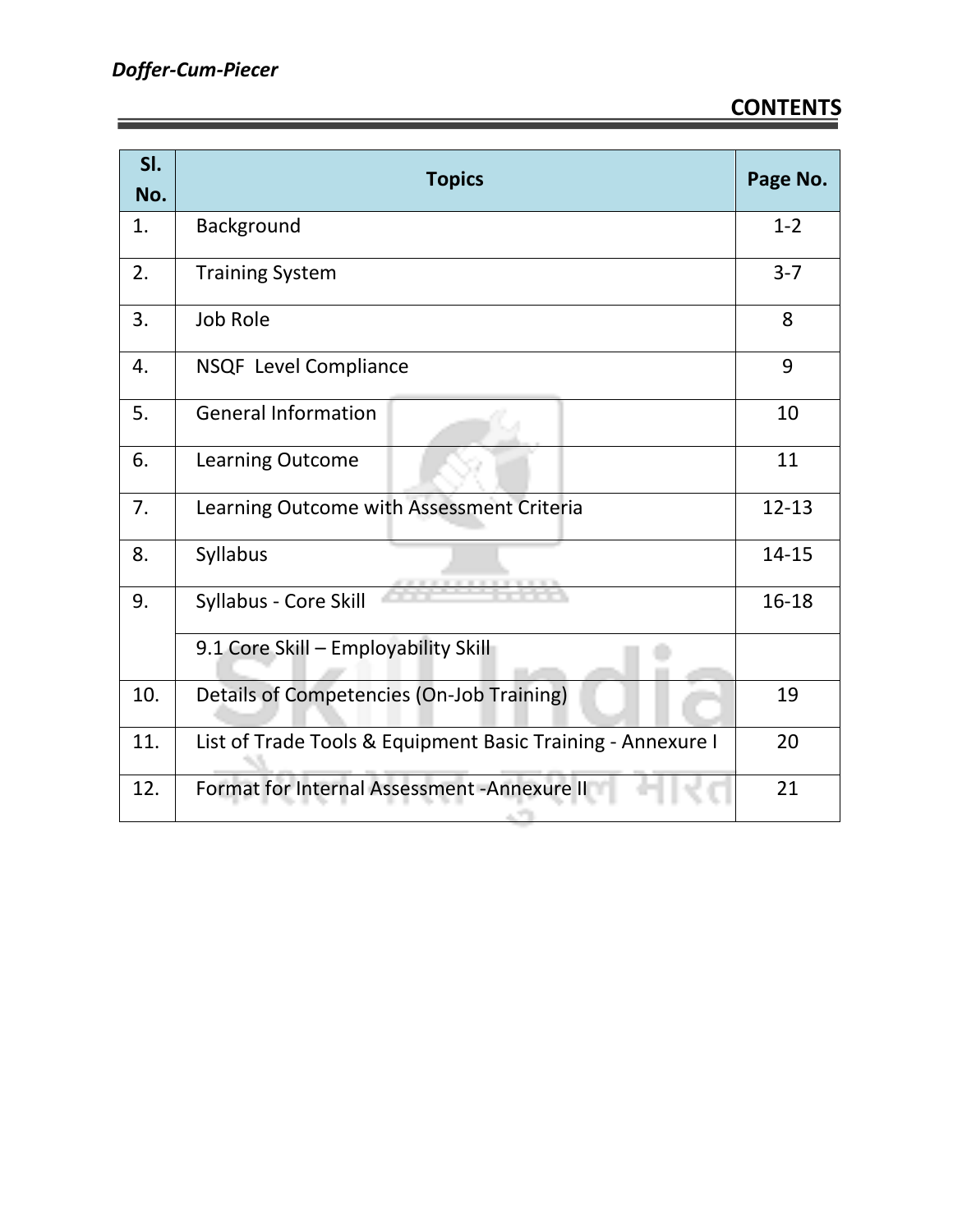#### **1.1 Apprenticeship Training Scheme under Apprentice Act 1961**

The Apprentices Act, 1961 was enacted with the objective of regulating the programme of training of apprentices in the industry by utilizing the facilities available therein for imparting on-the-job training. The Act makes it obligatory for employers in specified industries to engage apprentices in designated trades to impart Apprenticeship Training on the job in industry to school leavers and person having National Trade Certificate(ITI pass-outs) issued by National Council for Vocational Training (NCVT) to develop skilled manpower for the industry**.** There are four categories of apprentices namely**; trade apprentice, graduate, technician and technician (vocational) apprentices.** 

Qualifications and period of apprenticeship training of **trade apprentices** vary from trade to trade. The apprenticeship training for trade apprentices consists of basic training followed by practical training. At the end of the training, the apprentices are required to appear in a trade test conducted by NCVT and those successful in the trade tests are awarded the National Apprenticeship Certificate.

The period of apprenticeship training for graduate (engineers), technician (diploma holders and technician (vocational) apprentices is one year. Certificates are awarded on completion of training by the Department of Education, Ministry of Human Resource Development.

#### **1.2 Changes in Industrial Scenario**

Recently we have seen huge changes in the Indian industry. The Indian Industry registered an impressive growth during the last decade and half. The number of industries in India have increased manifold in the last fifteen years especially in services and manufacturing sectors. It has been realized that India would become a prosperous and a modern state by raising skill levels, including by engaging a larger proportion of apprentices, will be critical to success; as will stronger collaboration between industry and the trainees to ensure the supply of skilled workforce and drive development through employment. Various initiatives to build up an adequate infrastructure for rapid industrialization and improve the industrial scenario in India have been taken.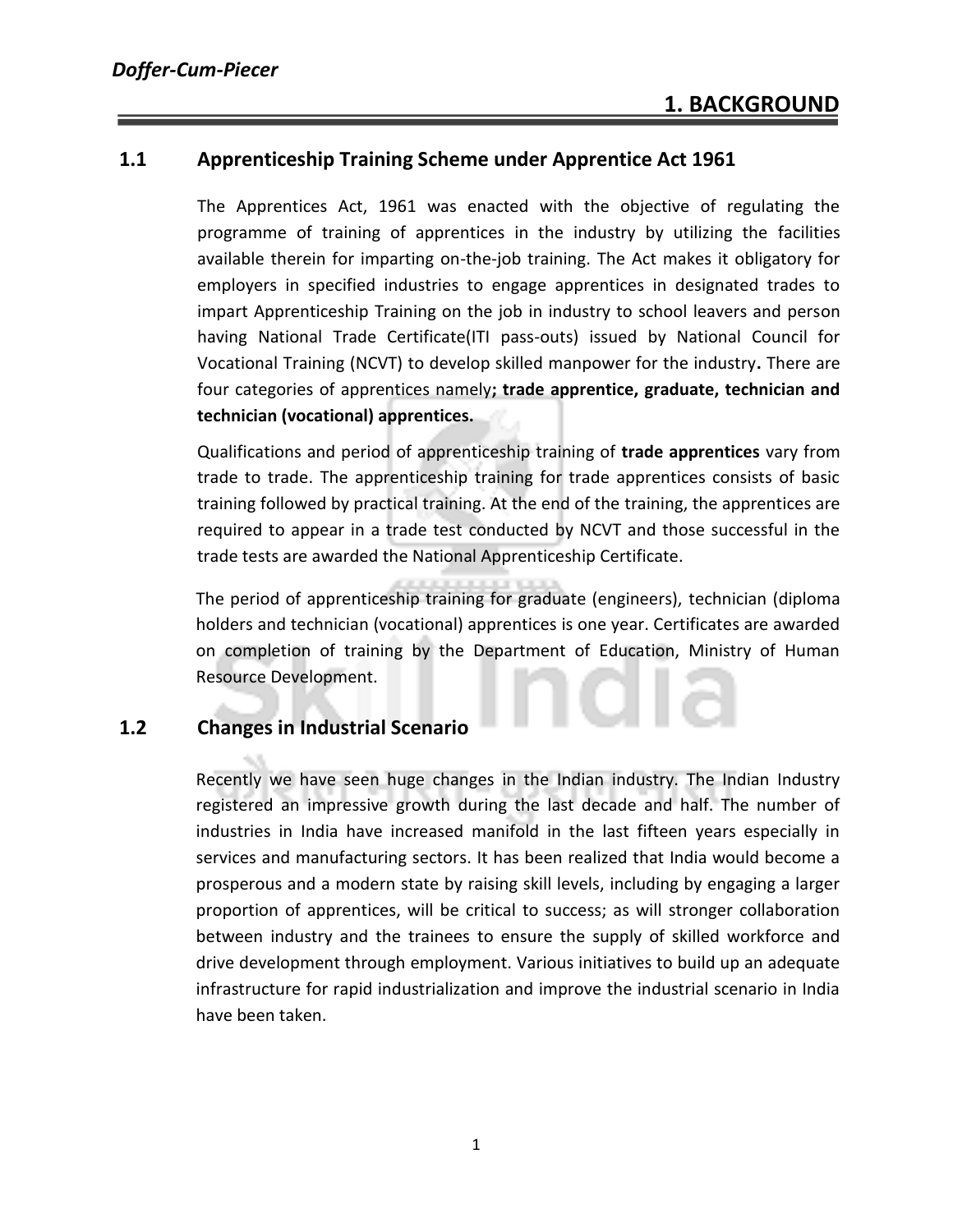#### **1.3 Reformation**

The Apprentices Act, 1961 has been amended and brought into effect from 22<sup>nd</sup> December, 2014 to make it more responsive to industry and youth. Key amendments are as given below:

- Prescription of number of apprentices to be engaged at establishment level instead of trade-wise.
- Establishment can also engage apprentices in optional trades which are not designated, with the discretion of entry level qualification and syllabus.
- Scope has been extended also to non-engineering occupations.
- Establishments have been permitted to outsource basic training in an institute of their choice.
- The burden of compliance on industry has been reduced significantly.

\*\*\*\*\*\*\*\*\*

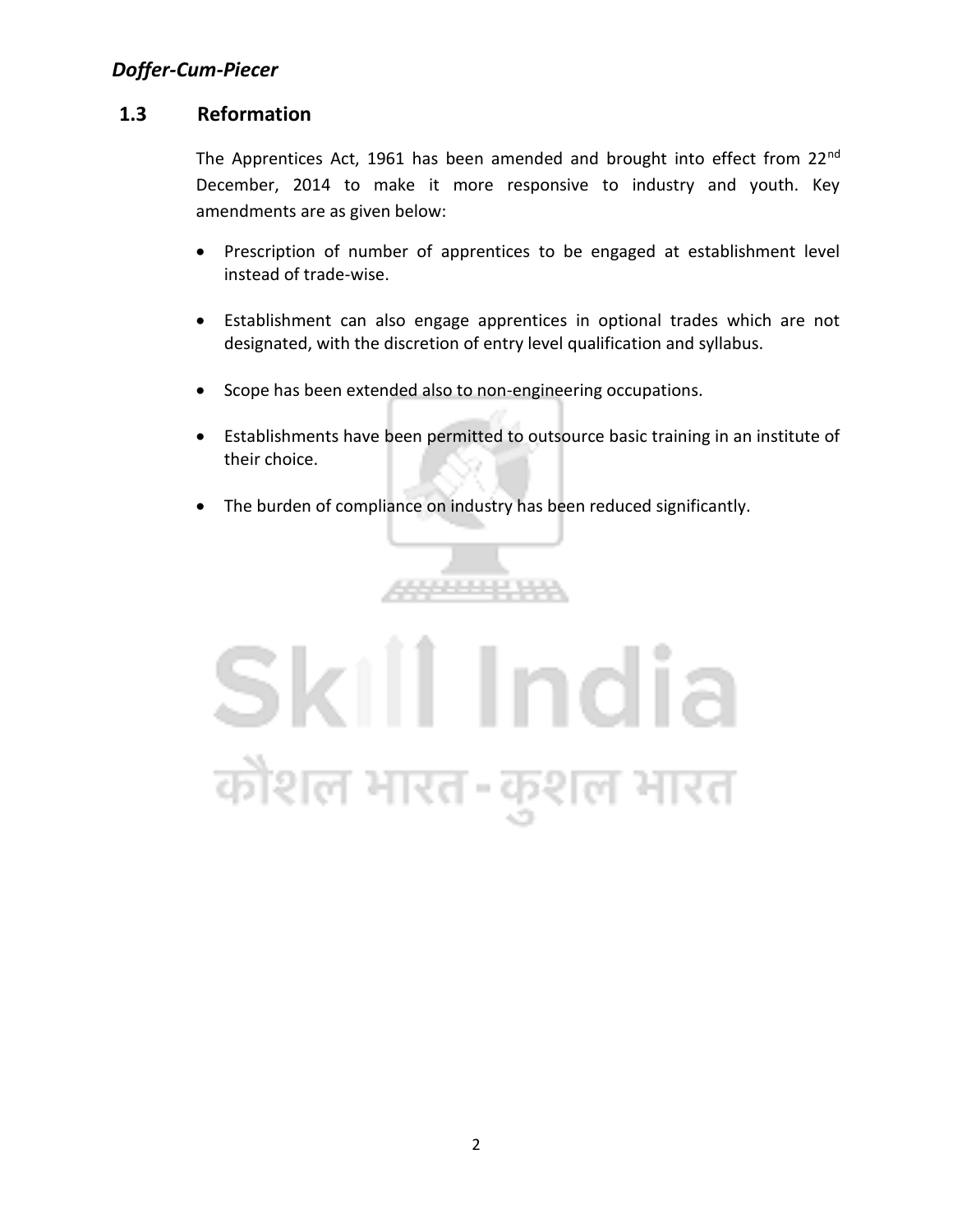#### **2. TRAINING SYSTEM**

#### **2.1 GENERAL**

Directorate General of Training (DGT) under Ministry of Skill Development & Entrepreneurship offers range of vocational training courses catering to the need of different sectors of economy/ Labour market. The vocational training programmes are delivered under aegis of National Council of Vocational Training (NCVT). Craftsman Training Scheme (CTS) and Apprenticeship Training Scheme (ATS) are two pioneer programmes of NCVT for propagating vocational training.

Doffer-Cum-Piece trade under ATS is one of the most popular courses delivered nationwide through different industries. The course is of Six months (01 Blocks) duration. It mainly consists of Domain area and Core area. In the Domain area Trade Theory & Practical impart professional - skills and knowledge, while Core area - and Employability Skills imparts requisite core skills & knowledge and life skills. After passing out the training programme, the trainee is being awarded National Apprenticeship Certificate (NAC) by NCVT having worldwide recognition.

#### **Broadly candidates need to demonstrate that they are able to:**

- Identify necessary materials and tools;
- Perform task with due consideration to safety rules.
- Apply professional skill, knowledge, core skills & employability skills while performing jobs.

कोशल भारत-कुशल भारत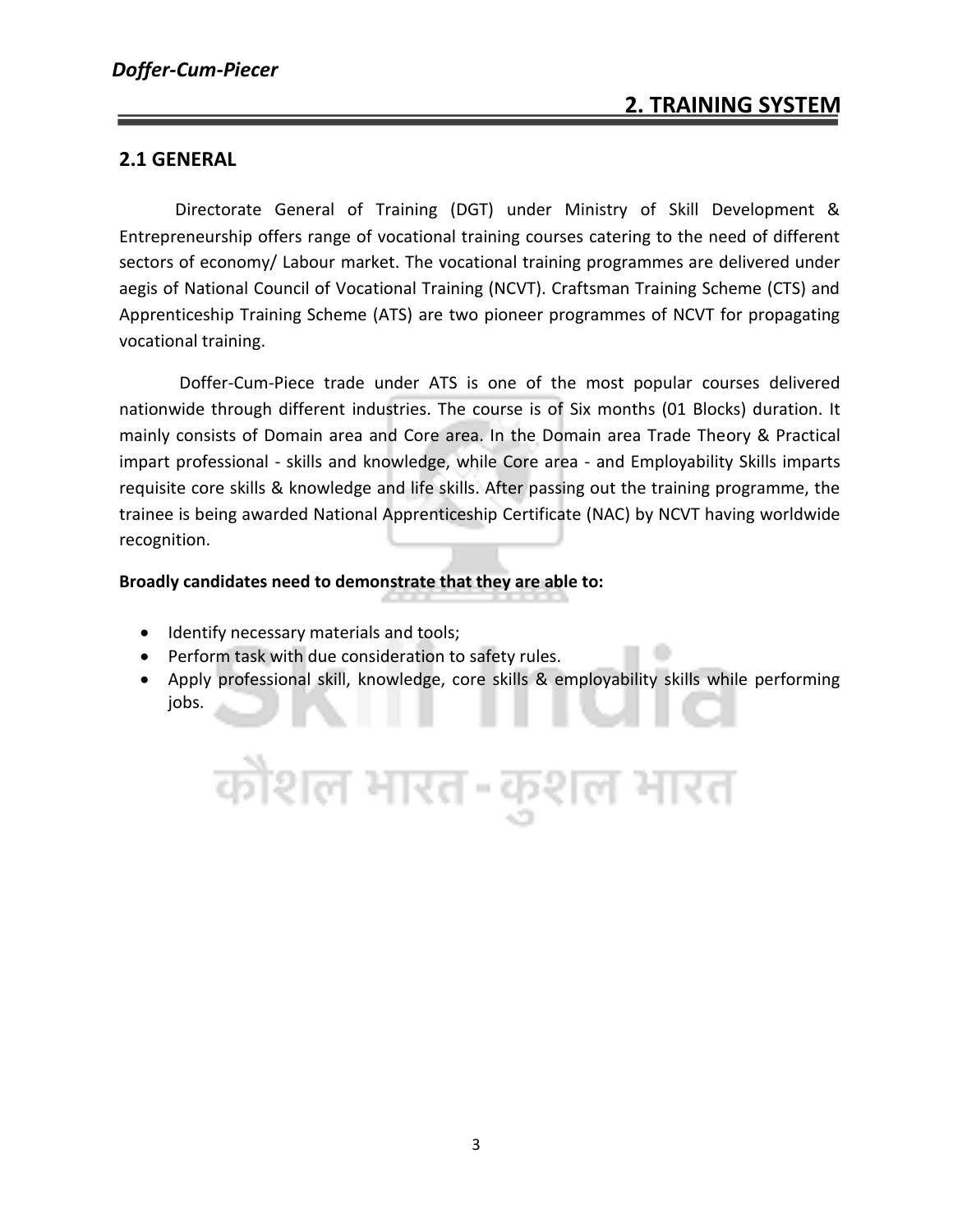#### **2.2 CAREER PROGRESSION PATHWAYS**:

• Indicative pathways for vertical mobility.



#### **2.3 COURSE STRUCTURE:**

Table below depicts the distribution of training hours across various course elements during a period of Six Months (*Basic Training and On-Job Training*):-

#### **Total training duration details: -**

| Time<br>(in months)       |         | $2 - 6$     |
|---------------------------|---------|-------------|
| <b>Basic Training</b>     | Block-1 | -----       |
| <b>Practical Training</b> | ----    | $Block - I$ |
| (On - job training)       |         |             |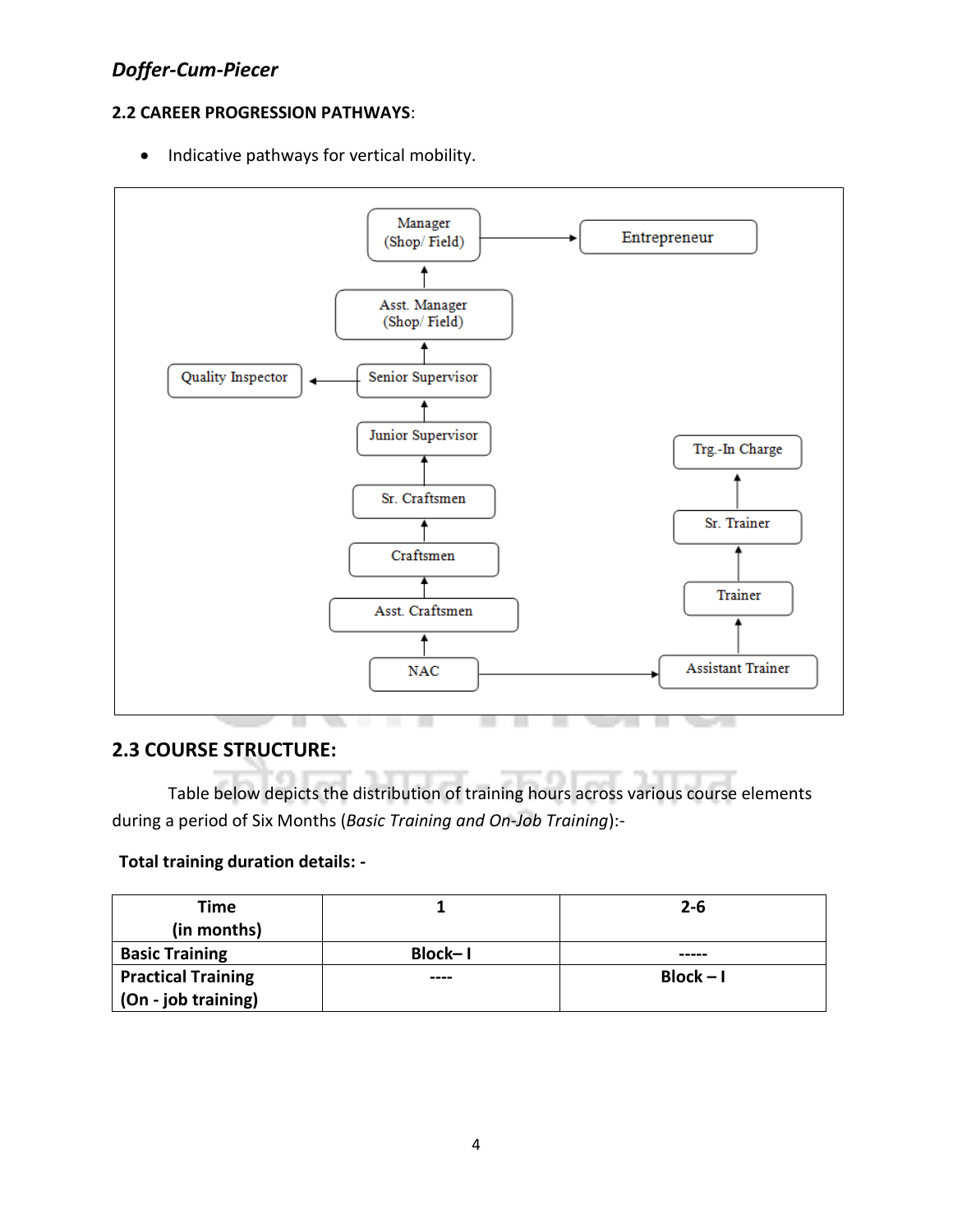#### **A. Basic Training**

For 02 yrs. Course (Non-Engg.):- **Total 03 months:** 03 months in 1styr.only For 01 yr. Course (Non-Engg):- Total 03 months: 03 months in 1<sup>st</sup> yr. For 06 months Course (Non – Engg.): - **Total 01 month:** 01 month in 06 Months

| SI. No. | <b>Course Element</b>                        | <b>Total Notional Training</b><br><b>Hours</b><br>(For 06 months course) |
|---------|----------------------------------------------|--------------------------------------------------------------------------|
| 1       | Professional Skill (Trade Practical)         | 100                                                                      |
| 2       | Professional Knowledge (Trade Theory)        | 45                                                                       |
| 3       | <b>Employability Skills</b>                  | 55                                                                       |
|         | <b>Total (including Internal Assessment)</b> | 200                                                                      |

#### **B. On-Job Training:-**

For 06Months Course (Non-Engg.) :-( **Total 05 months**)

Notional Training Hours for On-Job Training: 840 Hrs.

#### **C. Total training hours:-**

| <b>Duration</b>                      | <b>Basic Training</b> | <b>On-Job Training</b> | <b>Total</b> |
|--------------------------------------|-----------------------|------------------------|--------------|
| For 02 yrs. Course (Non-<br>Engg.)   | 500 hrs.              | 3640 hrs.              | 4140 hrs.    |
| For 01 yr. Course (Non-<br>Engg.)    | 500 hrs.              | 2080 hrs.              | 2580 hrs.    |
| For 06 months Course (Non-<br>Engg.) | 200 hrs.              | 840 hrs.               | 1040 hrs.    |

#### **2.4 ASSESSMENT & CERTIFICATION:**

The trainee will be tested for his skill, knowledge and attitude during the period of course and at the end of the training programme as notified by Govt of India from time to time. The Employability skills will be tested in first two semesters only.

a) The **Internal assessment** during the period of training will be done by **Formative assessment method** by testing for assessment criteria listed against learning outcomes. The training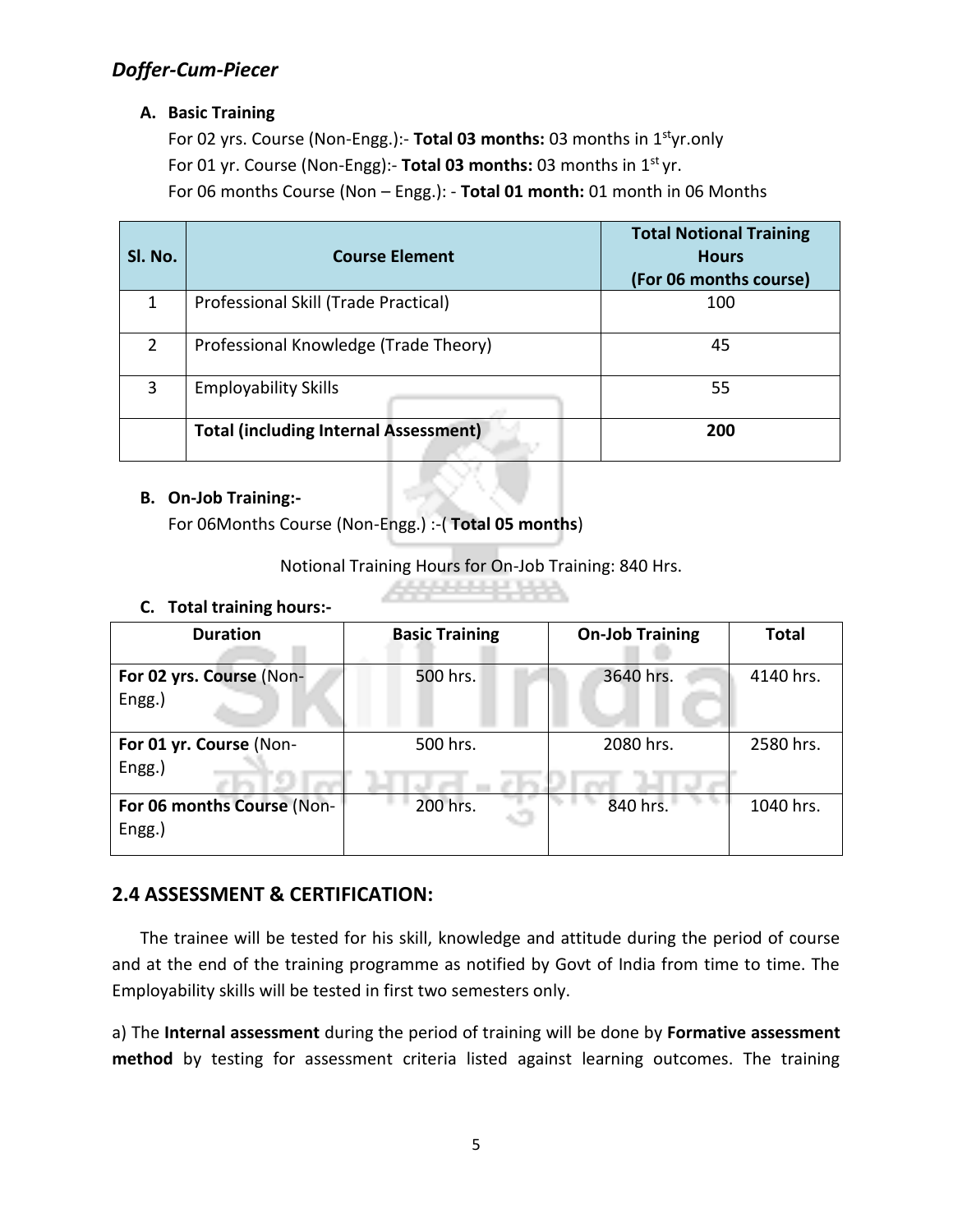institute have to maintain individual *trainee portfolio* as detailed in assessment guideline. The marks of internal assessment will be as per the template (Annexure – II).

b) The final assessment will be in the form of summative assessment method. The All India Trade Test for awarding NAC will be conducted by NCVT on completion of course as per guideline of Govt of India. The pattern and marking structure is being notified by govt of India from time to time. **The learning outcome and assessment criteria will be basis for setting question papers for final assessment. The examiner during final examination will also check**  individual trainee's profile as detailed in assessment guideline before giving marks for practical examination.

#### **2.4.1 PASS REGULATION**

The minimum pass percent for Practical is 60% & minimum pass percent for Theory subjects 40%. The candidate pass in each subject conducted under all India trade test.

#### **2.4.2 ASSESSMENT GUIDELINE**

Appropriate arrangements should be made to ensure that there will be no artificial barriers to assessment. The nature of special needs should be taken into account while undertaking assessment. Due consideration should be given while assessing for team work, avoidance/reduction of scrap/wastage and disposal of scarp/wastage as per procedure, behavioral attitude, sensitivity to environment and regularity in training. The sensitivity towards OSHE and self-learning attitude are to be considered while assessing competency.

Assessment will be evidence based comprising the following:

- Job carried out in labs/workshop
- Record book/ daily diary

• Answer sheet of assessment

- Viva-voce
- Progress chart
- Attendance and punctuality
- Assignment
- Project work

Evidences of internal assessments are to be preserved until forthcoming semester examination for audit and verification by examination body. The following marking pattern to be adopted while assessing:

| <b>Performance Level</b>                                                      | Evidence |
|-------------------------------------------------------------------------------|----------|
| $\mid$ (a) Weightage in the range of 60 -75% to be allotted during assessment |          |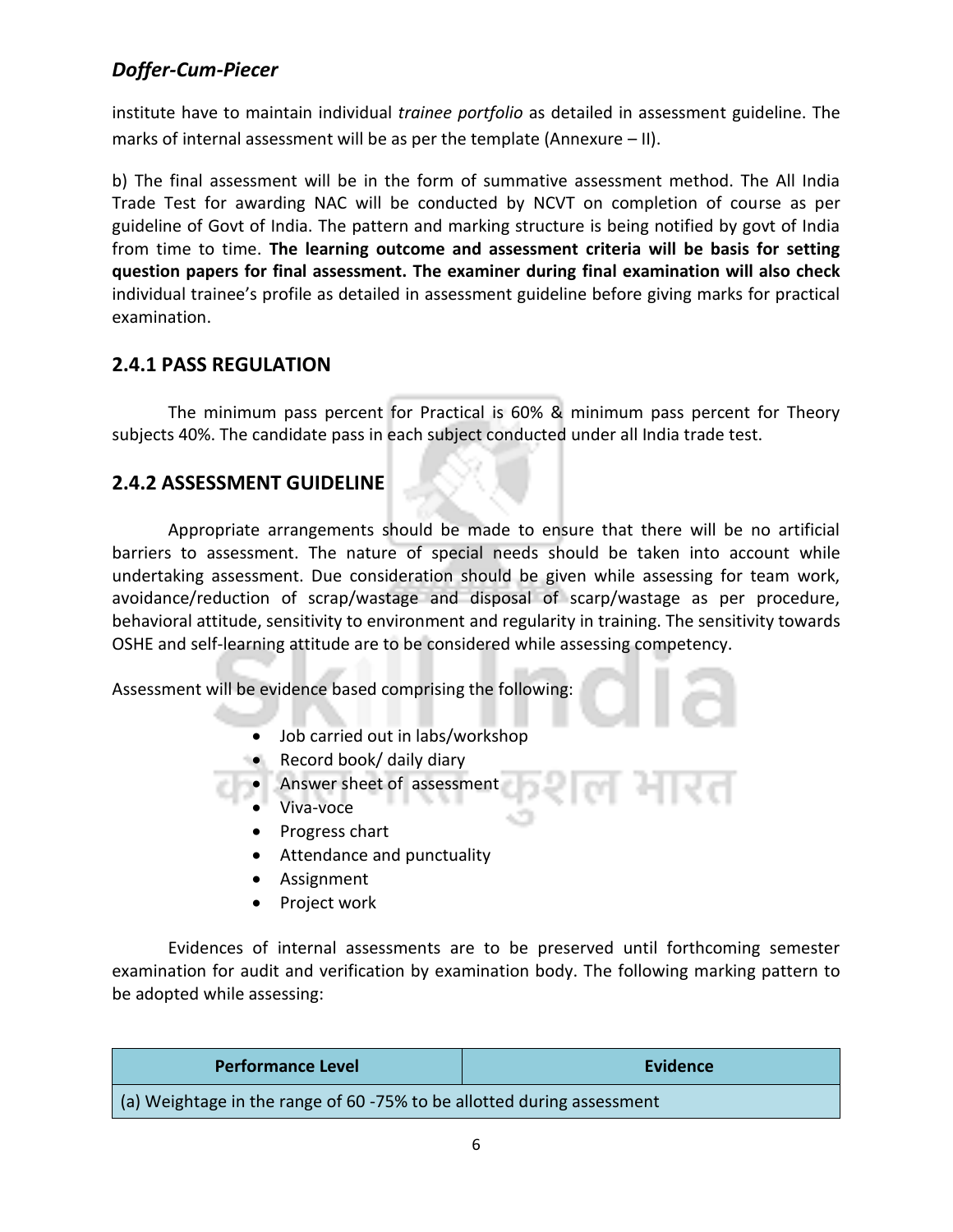| performance in this<br>the<br>For<br>grade,<br>candidate with occasional guidance and<br>showing due regard for safety procedures<br>and practices, has produced work which<br>demonstrates attainment of an acceptable<br>standard of craftsmanship.                                       | Demonstration of good skill in the use of<br>hand tools, machine tools and workshop<br>equipment<br>Below 70% tolerance dimension/accuracy<br>achieved while undertaking different work<br>with those demanded by the<br>component/job/set standards.<br>A fairly good level of neatness and<br>consistency in the finish<br>Occasional support in completing the<br>project/job.         |
|---------------------------------------------------------------------------------------------------------------------------------------------------------------------------------------------------------------------------------------------------------------------------------------------|-------------------------------------------------------------------------------------------------------------------------------------------------------------------------------------------------------------------------------------------------------------------------------------------------------------------------------------------------------------------------------------------|
| (b) Weightage in the range of above 75% - 90% to be allotted during assessment                                                                                                                                                                                                              |                                                                                                                                                                                                                                                                                                                                                                                           |
| For this grade, the candidate, with little<br>guidance and showing due regard for safety<br>procedures and practices, has produced<br>work which demonstrates attainment of a<br>reasonable standard of craftsmanship.                                                                      | Good skill levels in the use of hand tools,<br>machine tools and workshop equipment<br>70-80% tolerance dimension/accuracy<br>achieved while undertaking different work<br>with those demanded by the<br>component/job/set standards.<br>A good level of neatness and consistency in<br>the finish<br>Little support in completing the project/job                                        |
| (c) Weightage in the range of above 90% to be allotted during assessment                                                                                                                                                                                                                    |                                                                                                                                                                                                                                                                                                                                                                                           |
| performance in this<br>grade,<br>For<br>the<br>candidate, with minimal or no support in<br>organization and execution and with due<br>regard for safety procedures and practices,<br>has produced work which demonstrates<br>standard of<br>high<br>attainment<br>οf<br>a<br>craftsmanship. | High skill levels in the use of hand tools,<br>machine tools and workshop equipment<br>Above 80% tolerance dimension/accuracy<br>$\bullet$<br>achieved while undertaking different work<br>with those demanded by the<br>component/job/set standards.<br>A high level of neatness and consistency in<br>$\bullet$<br>the finish.<br>• Minimal or no support in completing the<br>project. |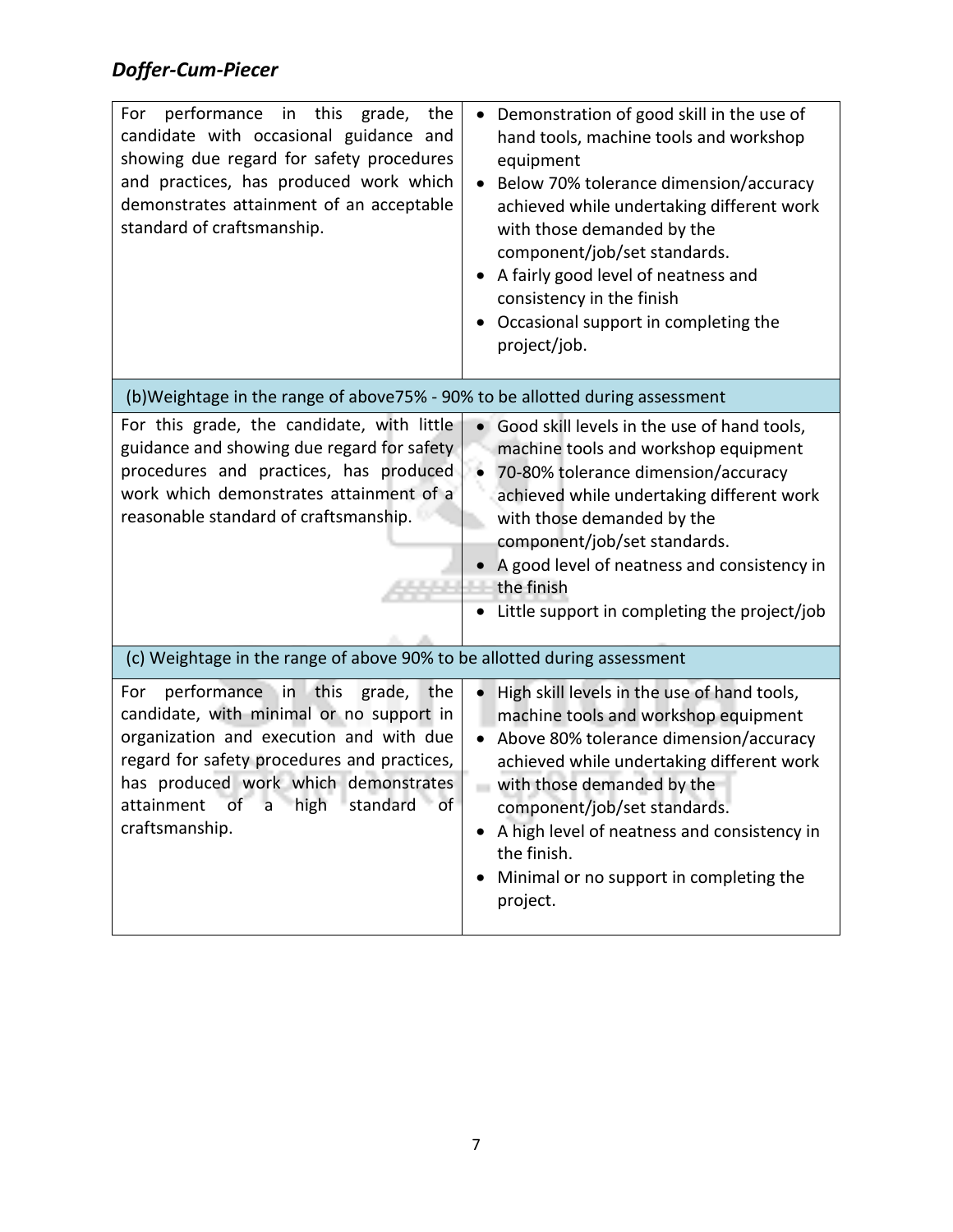#### **Brief description of Job roles:**

Doffer, Spinning; Doffer, Ring Frame; Gaiter; Shifter replaces filled bobbins with empty one on spindles of spinning frame. Brings and arranges sliver canes behind spinning frame. Brings empty bobbins in doffing boxes or baskets and set them in spindles of spinning frame. Watches winding of yarns on bobbins. Lifts filled bobbins from spindles and collects them in tray or baskets. Collects waste and removes them to godown. Keeps machine sides and department clean. May help Piecer in piecing broken ends of yarn and creeling and changing ring travellers. May clean bobbins. May perform miscellaneous duties as required.

Piecer; Ring Spinner; Ring Piecer; Sider (Cotton and Woollen Textile) tend number of spindles on ring frame for converting rovings into spun yarn. Puts bobbins filled on inter or roving machines in creel of ring machine and threads ends through guides and drafting rollers. Locates broken ends of yarn, lifts bobbin from live spindle and unreels some yarn from it, replaces bobbin on spindle, threads yarn through guide and ring traveller and joins it with other end. Replaces empty roving bobbins in creel with filled ones, joining tail end with leading end. Gets filled yarn bobbins replaced with empty ones by Doffer, Spinning. Cleans top clearers and machine.

#### **Reference NCO:**

i. **7318.4800 - Doffer, Spinning/Ring Spinning Doffer** ii. **7318.4300 - Piecer**

त्रौशल भारत-क्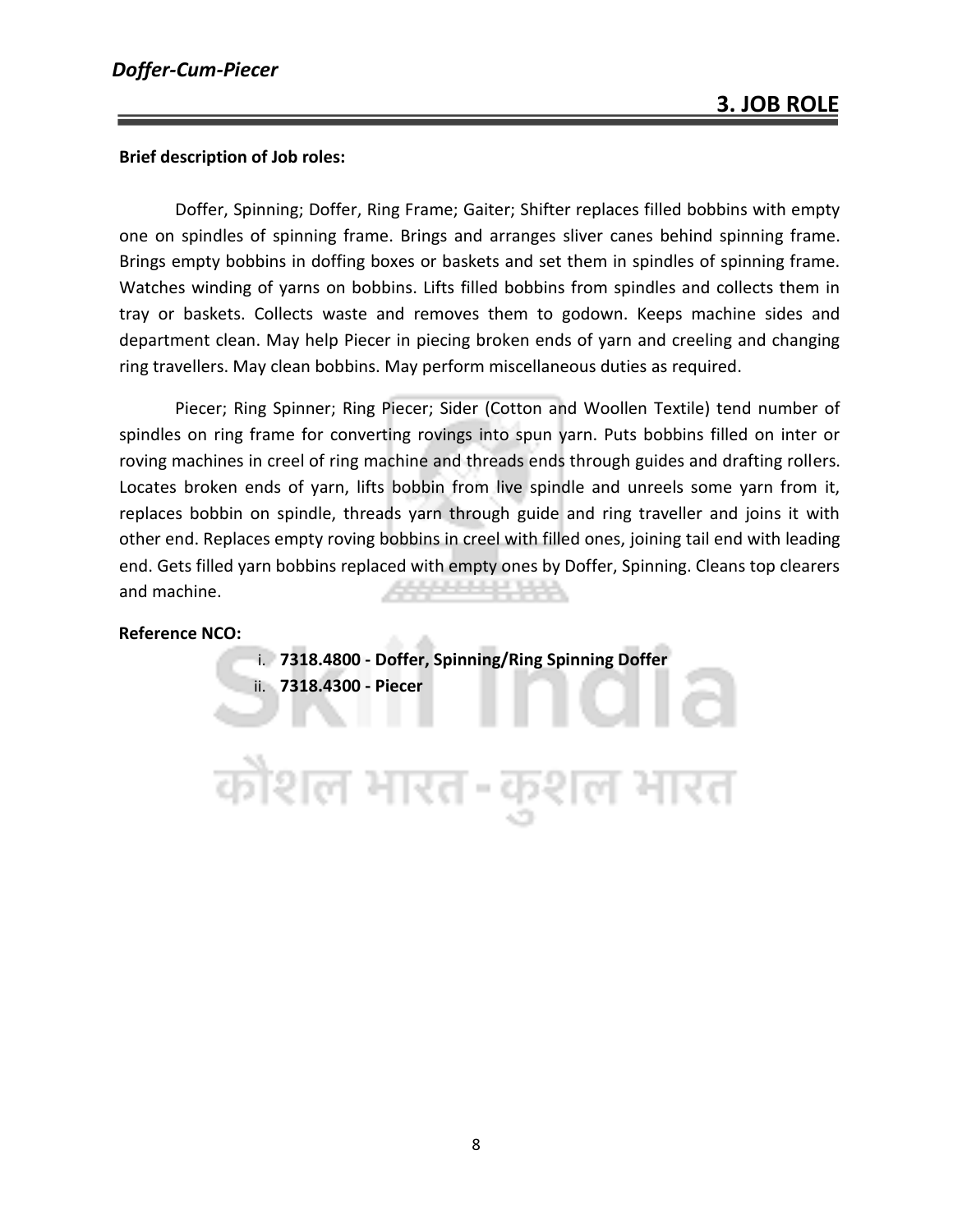NSQF level for Doffer-Cum-Piece trade under ATS: **Level 3**

As per notification issued by Govt. of India dated- 27.12.2013 on National Skill Qualification Framework total 10 (Ten) Levels are defined.

Each level of the NSQF is associated with a set of descriptors made up of five outcome statements, which describe in general terms, the minimum knowledge, skills and attributes that a learner needs to acquire in order to be certified for that level.

Each level of the NSQF is described by a statement of learning outcomes in five domains, known as level descriptors. These five domains are:

- a. Process
- b. Professional knowledge,
- c. Professional skill,
- d. Core skill and
- e. Responsibility.

The Broad Learning outcome of Doffer-Cum-Piecer trade under ATS mostly matches with the Level descriptor at Level- 3.

ndis

The NSQF level-3 descriptor is given below:

| <b>Level</b> | <b>Process</b><br>required                                                                                   | <b>Professional</b><br>knowledge                                                 | <b>Professional</b><br>skill                                                                                                         | <b>Core skill</b>                                                                                                                                                                                                | <b>Responsibility</b>                                                                            |
|--------------|--------------------------------------------------------------------------------------------------------------|----------------------------------------------------------------------------------|--------------------------------------------------------------------------------------------------------------------------------------|------------------------------------------------------------------------------------------------------------------------------------------------------------------------------------------------------------------|--------------------------------------------------------------------------------------------------|
| Level 3      | Person may<br>put a job which<br>may require<br>limited range<br>of activities<br>routine and<br>predictable | Basic facts,<br>process and<br>principle<br>applied in<br>trade of<br>employment | Recall and<br>demonstrate<br>practical<br>skill, routine<br>and repetitive in required clarity,<br>narrow<br>range of<br>application | Communication<br>written and<br>oral, with<br>minimum<br>skill of basic<br>arithmetic and<br>algebraic<br>principles,<br>person al<br>banking, basic<br>understanding<br>of social and<br>natural<br>environment | Under close<br>supervision<br>Some<br>Responsibility<br>for own work<br>within defined<br>limit. |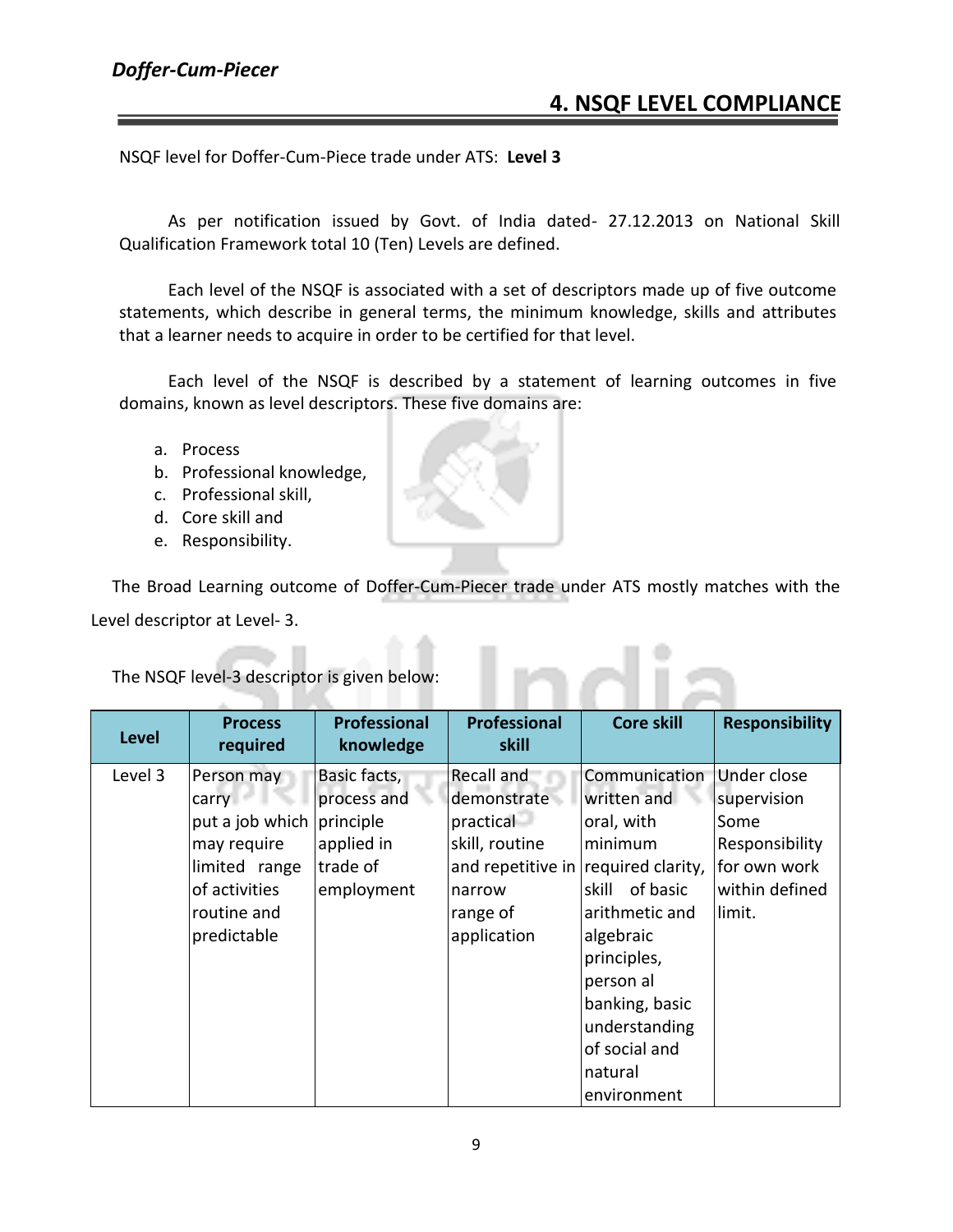#### **5. GENERAL INFORMATION**

| <b>Name of the Trade</b>                                                                   | <b>Doffer-Cum-Piecer</b>                                                                                                                                                                        |
|--------------------------------------------------------------------------------------------|-------------------------------------------------------------------------------------------------------------------------------------------------------------------------------------------------|
| <b>NCO - 2015</b>                                                                          | 7318.4800, 7318.4300                                                                                                                                                                            |
| <b>NSQF Level</b>                                                                          | Level $-3$                                                                                                                                                                                      |
| <b>Duration of Apprenticeship</b><br><b>Training</b><br>(Basic Training + On-Job Training) | 1 month+ Five Months (01 Block of 06 months duration).                                                                                                                                          |
| <b>Duration of Basic Training</b>                                                          | a) Block $-l:1$ month<br><b>Total duration of Basic Training: 1 month</b>                                                                                                                       |
| <b>Duration of On-Job Training</b>                                                         | a) Block-I: 5 months<br><b>Total duration of Practical Training: 5 months</b>                                                                                                                   |
| <b>Entry Qualification</b>                                                                 | The minimum 5th class and above may be taken as the<br>qualification for apprentice under this trade.                                                                                           |
| <b>Selection of Apprenticeship</b>                                                         | The apprentices will be selected as per Apprenticeship Act<br>amended time to time.                                                                                                             |
| <b>Instructors Qualification for</b><br><b>Basic Training</b>                              | As per ITI instructors qualifications as amended time to time<br>for the specific trade.                                                                                                        |
| <b>Infrastructure for basic</b><br>training                                                | As per related trade of ITI.                                                                                                                                                                    |
| Examination                                                                                | The internal examination/assessment will be held on<br>completion of each block.<br>Final examination for all subjects will be held at the end of<br>course and same will be conducted by NCVT. |
| <b>Rebate to Ex-ITI Trainees</b>                                                           | 01 month                                                                                                                                                                                        |
| <b>CTS trades eligible for Doffer-</b>                                                     | Doffer-Cum-Piecer                                                                                                                                                                               |
| <b>Cum-Piecer (Apprenticeship)</b>                                                         |                                                                                                                                                                                                 |

#### *Note:*

- *Industry may impart training as per above time schedule for different block, however this is not fixed. The industry may adjust the duration of training considering the fact that all the components under the syllabus must be covered. However the flexibility should be given keeping in view that no safety aspects is compromised.*
- *For imparting Basic Training the industry to tie-up with ITIs having such specific trade and affiliated to NCVT.*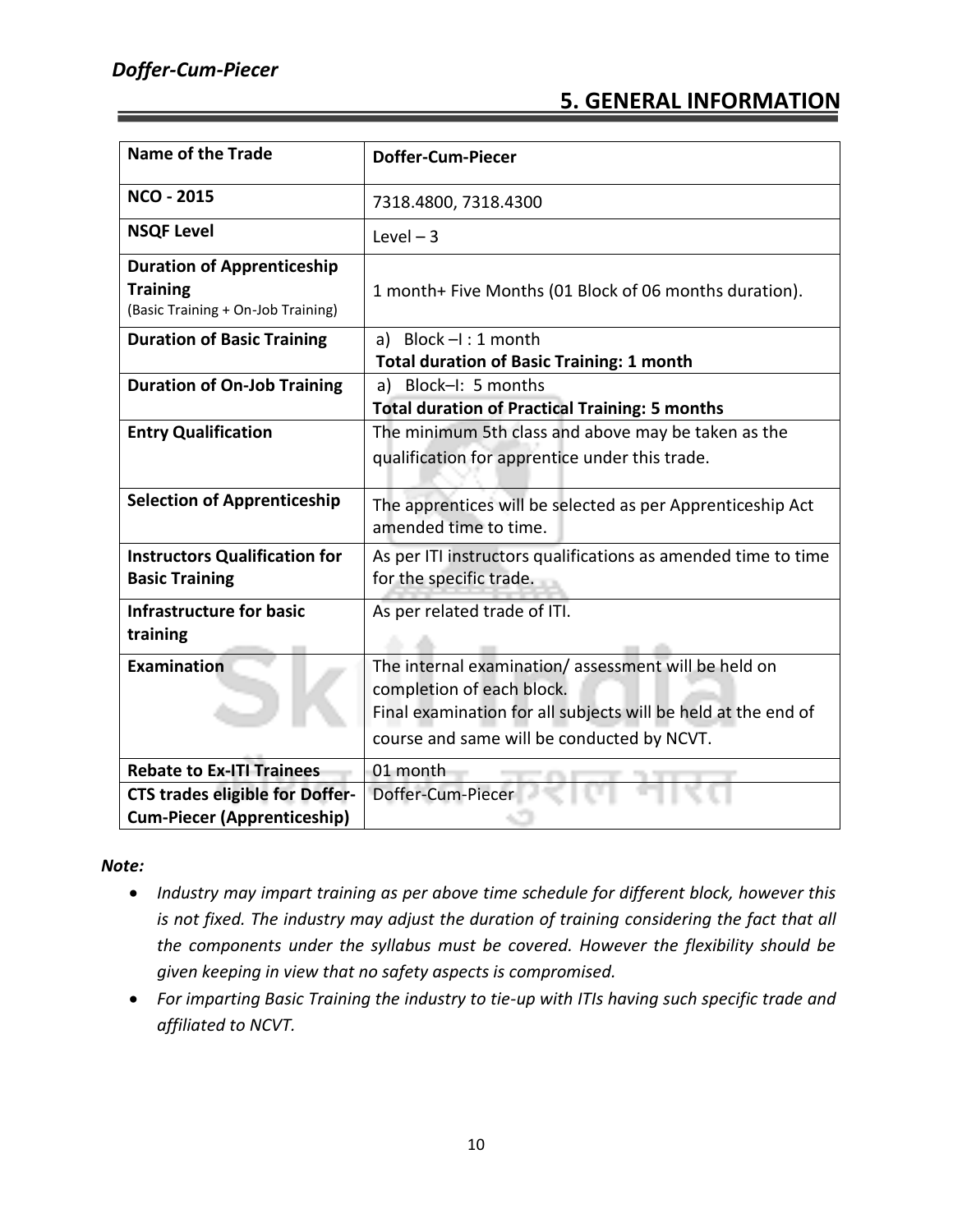#### **6.1 GENERIC LEARNING OUTCOME**

The following are minimum broad Common Occupational Skills/ Generic Learning Outcome after completion of the doffer-cum-piecer course of 06 Months duration under ATS.

#### **Block I:-**

- 1. Recognize & comply safe working practices.
- 2. Explain the concept in productivity, quality tools, and labour welfare legislation and apply such in day to day work to improve productivity & quality.
- 3. Explain entrepreneurship related task in day to day work for personal & societal growth.

#### **6.2 SPECIFIC LEARNING OUTCOME**

#### **Block – I**

- 1. To learn piecing on wrap and weft machines, on machines of different types of drafting system and on machines spinning various counts of yarn i.e. course, medium fine etc.
- 2. Manage 2 sides of ring frame with running medium counts, independently and should acquire 70% efficiency in regard to piecing and doffing of a normal doffer and piecer.
- 3. Improve the quality of piecing while starting the machines and in a running frame.
- 4. Know the appropriate remedial action required for specific defect.

*NOTE: Learning outcomes are reflection of total competencies of a trainee and assessment will be carried out as per assessment criteria.*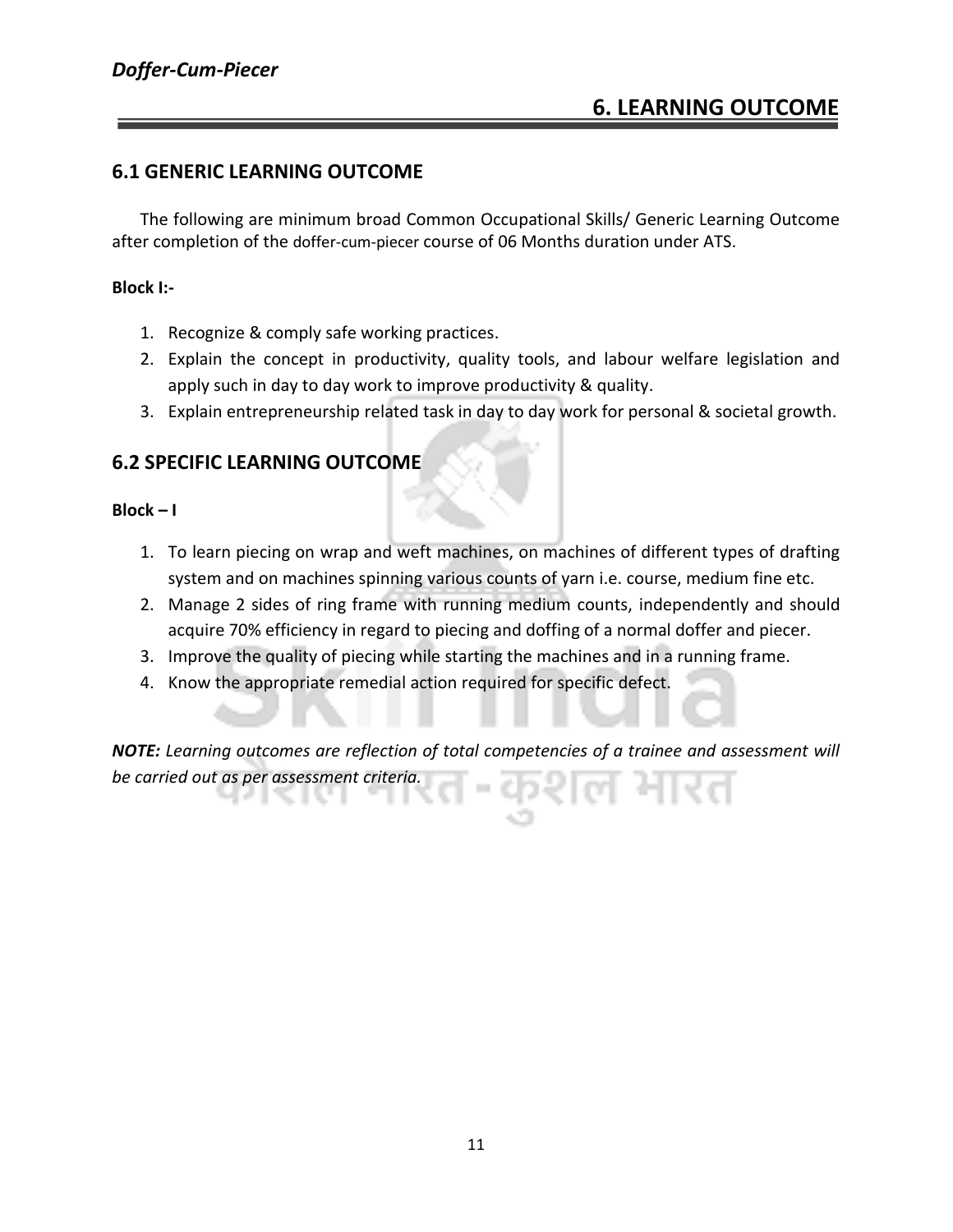#### **7. LEARNING OUTCOME WITH ASSESSMENT CRITERIA**

|                                                                                | <b>GENERIC LEARNING OUTCOME</b>                                                                                                                                                                                     |
|--------------------------------------------------------------------------------|---------------------------------------------------------------------------------------------------------------------------------------------------------------------------------------------------------------------|
| <b>LEARNING OUTCOMES</b>                                                       | <b>ASSESSMENT CRITERIA</b>                                                                                                                                                                                          |
| 1. Recognize & comply safe<br>working practices,<br>environment regulation and | 1.1.<br>Follow and maintain procedures to achieve a safe<br>working environment in line with occupational<br>health and safety regulations and requirements.                                                        |
| housekeeping.                                                                  | report all<br>unsafe<br>1.2.<br>Recognize<br>and<br>situations<br>according to site policy.                                                                                                                         |
|                                                                                | 1.3.<br>Identify and take necessary precautions on fire and<br>safety hazards and report according to site policy<br>and procedures.                                                                                |
|                                                                                | 1.4.<br>Identify, handle<br>and<br>store<br>off<br>dispose<br>$\prime$<br>dangerous/unsalvageable goods and substances<br>according to site policy and procedures following<br>safety regulations and requirements. |
|                                                                                | Identify and observe site policies and procedures in<br>1.5.<br>regard to illness or accident.                                                                                                                      |
|                                                                                | 1.6.<br>Identify safety alarms accurately.                                                                                                                                                                          |
|                                                                                | Report supervisor/ Competent of authority in the<br>1.7.<br>event of accident or sickness of any staff and record<br>accident<br>details correctly<br>according<br>to<br>site<br>accident/injury procedures.        |
|                                                                                | Identify and observe site evacuation procedures<br>1.8.<br>according to site policy.                                                                                                                                |
|                                                                                | 1.9.<br>Identify Personal Productive Equipment (PPE) and<br>use the same as per related working environment.                                                                                                        |
|                                                                                | 1.10. Identify basic first aid and use them under different<br>circumstances.                                                                                                                                       |
|                                                                                | 1.11.<br>Identify different fire extinguisher and use the same<br>as per requirement.                                                                                                                               |
|                                                                                | 1.12. Identify environmental pollution & contribute to<br>avoidance of same.                                                                                                                                        |
|                                                                                | 1.13. Take opportunities to use energy and materials in an<br>environmentally friendly manner                                                                                                                       |
|                                                                                | 1.14. Avoid waste and dispose waste as per procedure<br>1.15. Recognize different components of 5S and apply the<br>same in the working environment.                                                                |
|                                                                                |                                                                                                                                                                                                                     |
| Explain the concept in<br>2.<br>productivity,<br>quality tools,                | 2.1 Explain the concept of productivity and quality tools<br>and apply during execution of job.                                                                                                                     |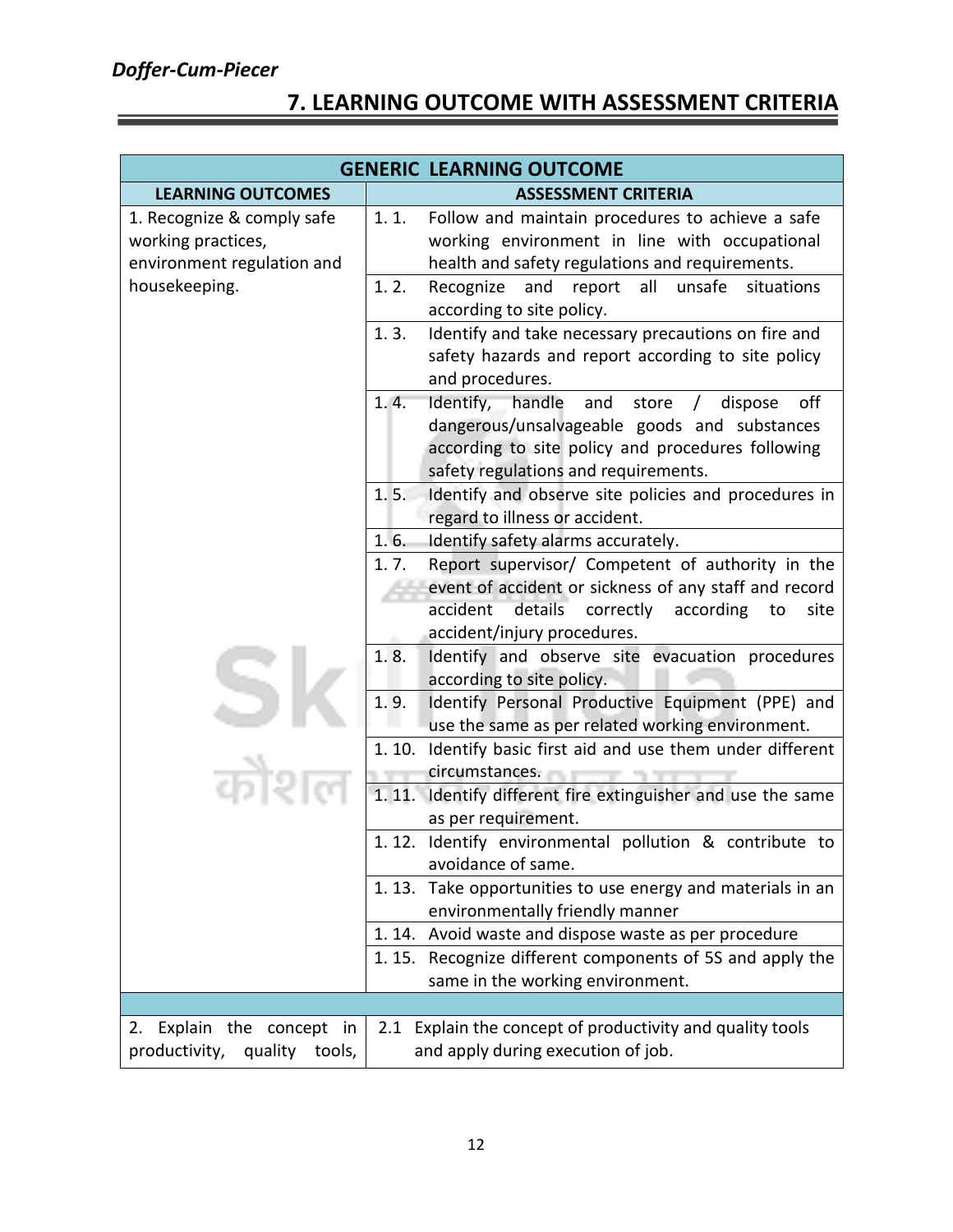| and labour welfare legislation<br>and apply such in day to day<br>work to improve productivity<br>& quality. | 2.2 Understand the basic concept of labour welfare<br>legislation and adhere to responsibilities and remain<br>sensitive towards such laws.<br>2.3 Knows benefits guaranteed under various acts                                                                       |  |
|--------------------------------------------------------------------------------------------------------------|-----------------------------------------------------------------------------------------------------------------------------------------------------------------------------------------------------------------------------------------------------------------------|--|
|                                                                                                              |                                                                                                                                                                                                                                                                       |  |
| 3. Explain personnel finance,                                                                                | 3. 1. Explain entrepreneurship.                                                                                                                                                                                                                                       |  |
| entrepreneurship related task<br>in day to day work for<br>personal & societal growth.                       | 3. 2. Explain role of Various Schemes and Institutes for self-<br>employment i.e. DIC, SIDA, SISI, NSIC, SIDO, Idea for<br>financing/ non financing support agencies<br>to<br>familiarizes with the Policies<br>/Programmes<br>&<br>procedure & the available scheme. |  |
|                                                                                                              | 3. 3. Prepare Project report to become an entrepreneur for<br>submission to financial institutions.                                                                                                                                                                   |  |
| <b>SPECIFIC OUTCOME</b>                                                                                      |                                                                                                                                                                                                                                                                       |  |
|                                                                                                              | <b>Block-I</b>                                                                                                                                                                                                                                                        |  |

*Assessment Criteria i.e. the standard of performance, for each specific learning outcome mentioned under block – I (section: 10) must ensure that the trainee achieves well developed skill with clear choice of procedure in familiar context. Assessment criteria should broadly cover the aspect of Planning (Identify, ascertain, etc.); Execution 1)Perform, illustration, etc. by applying basic methods, tools, materials and information 2) Knowledge of basic facts, process and principle applied in trade of employment3) Basic Mathematical Skills and Checking/ Testing to ensure functionality during the assessment of each outcome. The assessments parameters must also ascertain that the candidate is responsible for own work within defined limit.*

ल भारत

कोशल भारत-कुश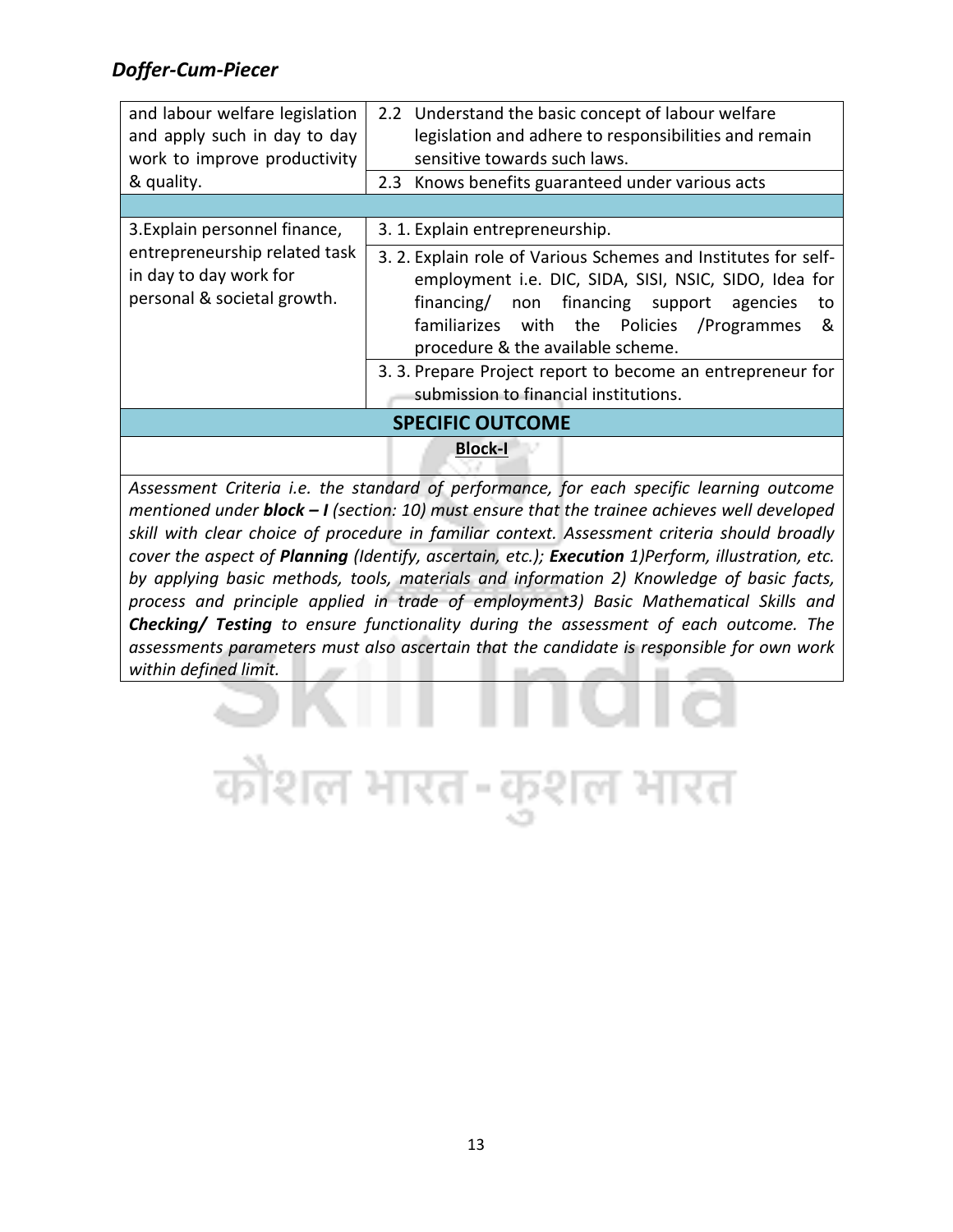### **BASIC TRAINING (Block – I)**

#### **Duration: (01) One Month**

| <b>Week</b><br>No. | <b>Professional Skills</b><br>(Trade Practical)                              | <b>Professional Knowledge</b><br>(Trade Theory)   |  |  |  |  |  |  |
|--------------------|------------------------------------------------------------------------------|---------------------------------------------------|--|--|--|--|--|--|
| 1.                 | Arrange employ bobbins in Doffing                                            | Safety precaution and First Aid to the            |  |  |  |  |  |  |
|                    | Boxes.                                                                       | injured (as prescribed by St. John                |  |  |  |  |  |  |
|                    | Lifting filled bobbins from spindles                                         | Ambulance).                                       |  |  |  |  |  |  |
|                    | and collecting them in tray.                                                 | A brief summary of the development of             |  |  |  |  |  |  |
|                    | Picking employ bobbins from box and                                          | spinning wheel of to Mules and then to            |  |  |  |  |  |  |
|                    | pushing them on spindles.                                                    | ring frame.                                       |  |  |  |  |  |  |
|                    | To take out a ring traveller from the                                        | Elementary knowledge of textile raw               |  |  |  |  |  |  |
|                    | ring and insert new ring traveller in it.                                    | material used in the production of yarns          |  |  |  |  |  |  |
|                    | To clean the machine particularly                                            | made from vegetable, animal and man-              |  |  |  |  |  |  |
|                    | removing of the fluff from the creel,                                        | made fibres (cut staple and filaments).           |  |  |  |  |  |  |
|                    | top and bottom clearer roller, 1 appet                                       | Brief idea about the important                    |  |  |  |  |  |  |
|                    | tops, etc.                                                                   | characteristics of cotton fibres, such as         |  |  |  |  |  |  |
|                    | To creel the inter Bobbin and take out                                       | staple length, fineness, maturity, strength,      |  |  |  |  |  |  |
|                    | the empty bobbins from the creel.                                            | etc.                                              |  |  |  |  |  |  |
|                    | To piece the Inter rove while creeling                                       | A brief outline of the preparatory                |  |  |  |  |  |  |
|                    | inter bobbins.                                                               | machines from Blow Room to Inter                  |  |  |  |  |  |  |
|                    | To take out 'singles and doubles rove                                        | machines i.e. its purpose, function etc.          |  |  |  |  |  |  |
|                    | from inter bobbins.                                                          | Principles of twisting the yarn, Basis of         |  |  |  |  |  |  |
|                    |                                                                              | High Twist, low Twist in the yarn. Idea           |  |  |  |  |  |  |
|                    |                                                                              | about T.P.T., etc., turns per inch,               |  |  |  |  |  |  |
|                    |                                                                              | direction of twist i.e. S or Z.                   |  |  |  |  |  |  |
| 2.                 | To pass the inter Rove through the                                           | Function of Ring Frame. Brief idea of the         |  |  |  |  |  |  |
|                    | drafting Zone of types of Drafting                                           | different mechanism in corporate in its           |  |  |  |  |  |  |
|                    | system.                                                                      | such as:                                          |  |  |  |  |  |  |
|                    | To disengage the different types of                                          | i) Building Motion                                |  |  |  |  |  |  |
|                    | drafting mechanism, clean the aprons,<br>cradles, bottom fluted rollers, top | ii) Drafting system<br>iii) Traverse of Ring Rail |  |  |  |  |  |  |
|                    | rollers, traverse bar holes, oil the                                         | iv) Twisting Mechanism                            |  |  |  |  |  |  |
|                    | arbors, etc. and then to assemble and                                        | v) Gearing End drive                              |  |  |  |  |  |  |
|                    | put them into working order again.                                           | vi) Single short lubrication                      |  |  |  |  |  |  |
|                    | To clean up roller laps from top and                                         | Lates improvement in: -                           |  |  |  |  |  |  |
|                    | bottom clearer rollers and remove the                                        | i) High drafting System                           |  |  |  |  |  |  |
|                    | choke ups of pneumafil tubes.                                                | ii) Long lift and tube type spindles              |  |  |  |  |  |  |
|                    | Mounting of tapes on Jockey -                                                | iii) Ball Bearing in Jockey - pulleys, front      |  |  |  |  |  |  |
|                    | pulleys.                                                                     | top rollers, spindles inserts, tin roller         |  |  |  |  |  |  |
|                    | To piece on bare bobbins with the                                            | pedestables iv) Anti - Ballooning                 |  |  |  |  |  |  |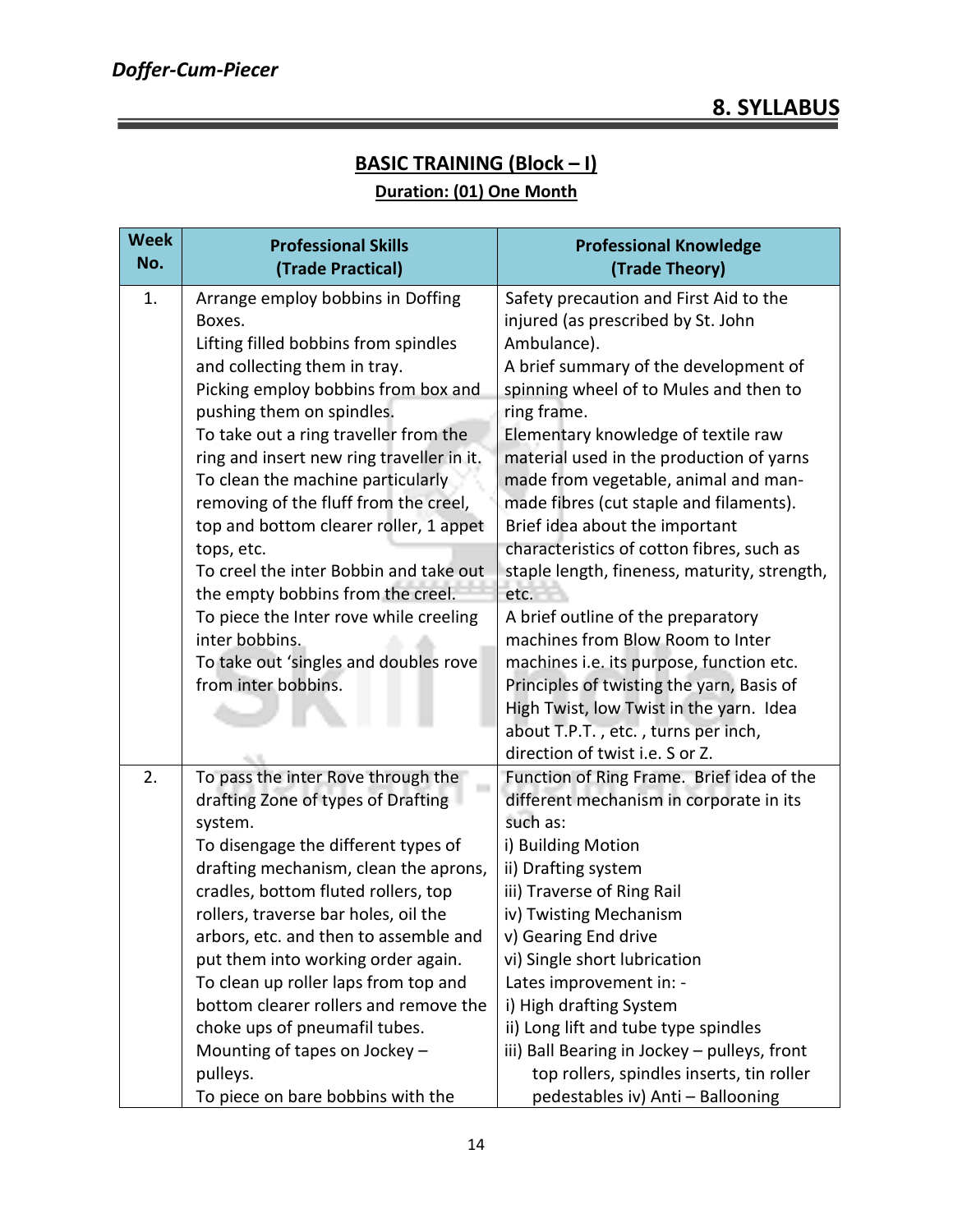|    | help of yarn from other bobbins kept     | device etc. Tin Roller and Spindle Drive     |  |  |  |  |  |  |  |
|----|------------------------------------------|----------------------------------------------|--|--|--|--|--|--|--|
|    | in the arm for this purpose.             | etc.                                         |  |  |  |  |  |  |  |
| 3. | Piecing or joining a broken end: Stop    | Brief idea about different change wheels     |  |  |  |  |  |  |  |
|    | the ring bobbin, where end has           | provided in ring / m/c, i.e. change opinion, |  |  |  |  |  |  |  |
|    | broken with right hand hold it from      | Types of ring frames such as warp            |  |  |  |  |  |  |  |
|    | underneath the ring rail with left       | machines, waft machines.                     |  |  |  |  |  |  |  |
|    | hand, take out the broken end from       | Main difference in such machines, idea       |  |  |  |  |  |  |  |
|    | the bobbin, pass it through the ring     | about various types of rings and travellers. |  |  |  |  |  |  |  |
|    | traveller and Piece or join with the     | Twist wheel, ratchet wheel etc.              |  |  |  |  |  |  |  |
|    | strand of loose fibres coming cut from   | Various defects in the yarn and the yarn     |  |  |  |  |  |  |  |
|    | the nip of the front rollers by          | package its causes and remedies.             |  |  |  |  |  |  |  |
|    | throwing the end. While piecing an       | Definition of count of yarn; Double gaiting  |  |  |  |  |  |  |  |
|    | end. If too much over lapping of the     | of empty bobbin; Vibrating bobbins.          |  |  |  |  |  |  |  |
|    | ends is allowed in piecing, then it is a | Loose spindle tapes; Spindle tape running    |  |  |  |  |  |  |  |
|    | defect and is termed 'Bad piecing'.      | on incorrect position.                       |  |  |  |  |  |  |  |
|    | Care shall be taken to prevent it and    | Bad or eccentric top or bottom roller.       |  |  |  |  |  |  |  |
|    | piece in proper manner.                  | Incorrect position of the dead weight of     |  |  |  |  |  |  |  |
|    |                                          | roller or saddles levers etc. of drafting    |  |  |  |  |  |  |  |
|    |                                          | system.                                      |  |  |  |  |  |  |  |
| 4. |                                          | <b>Internal Assessment 03days</b>            |  |  |  |  |  |  |  |
|    |                                          |                                              |  |  |  |  |  |  |  |
|    |                                          |                                              |  |  |  |  |  |  |  |

**Note: -** *More emphasis to be given on video/real-life pictures during theoretical classes. Some real-life pictures/videos of related industry operations may be shown to the trainees to give a feel of Industry and their future assignment.*

कौशल भारत-कुशल भारत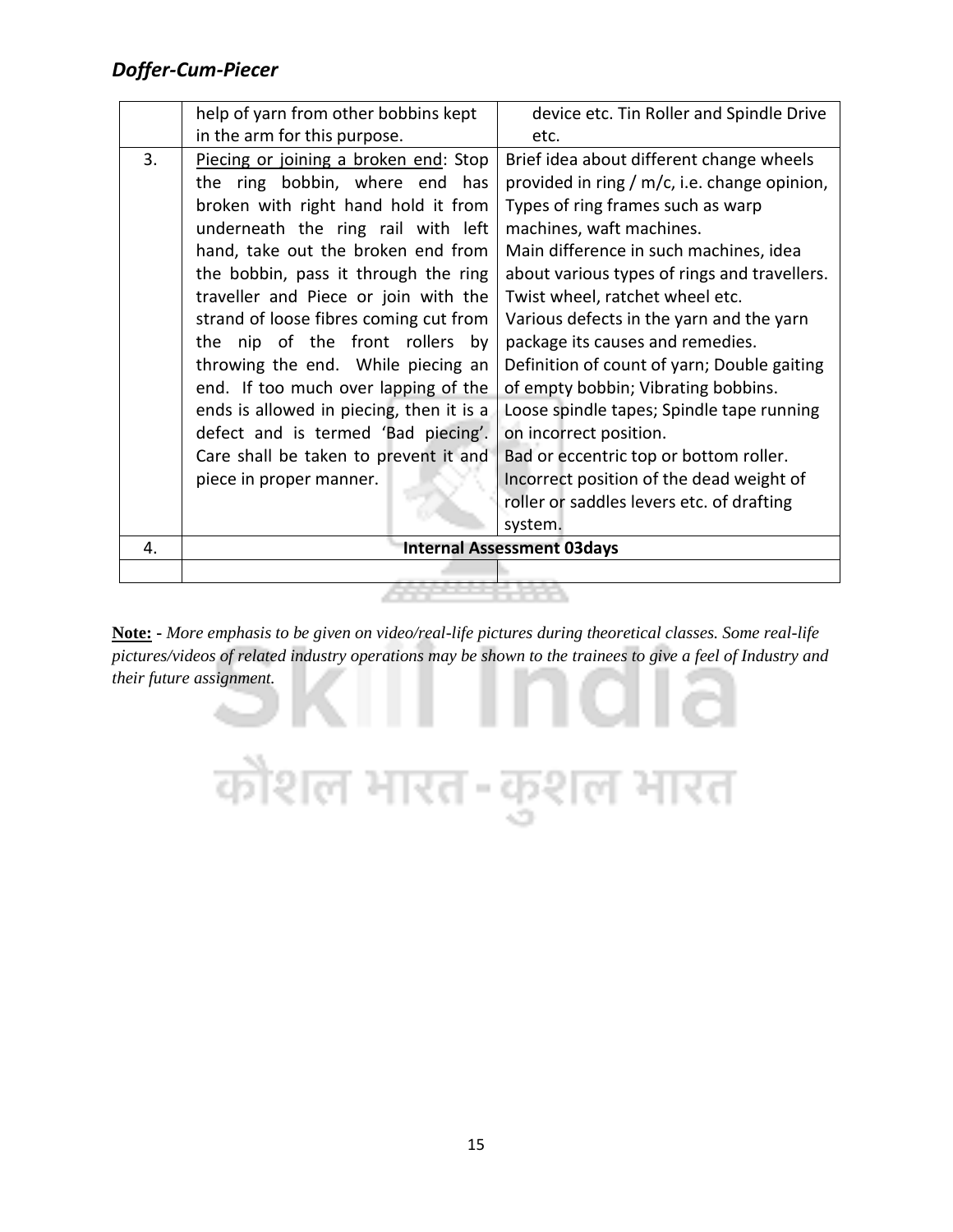#### **9.1 EMPLOYABILITY SKILLS (DURATION: - 55 HRS.)**

| <b>Topic</b><br>No. | <b>Topic</b>                                                                                                                                                                                                                                                                                                                                                                                                                                                                                                   |    |  |  |  |
|---------------------|----------------------------------------------------------------------------------------------------------------------------------------------------------------------------------------------------------------------------------------------------------------------------------------------------------------------------------------------------------------------------------------------------------------------------------------------------------------------------------------------------------------|----|--|--|--|
|                     | <b>English Literacy</b>                                                                                                                                                                                                                                                                                                                                                                                                                                                                                        |    |  |  |  |
| 1.                  | Reading<br>Reading and understanding simple sentences about self, work and<br>environment                                                                                                                                                                                                                                                                                                                                                                                                                      |    |  |  |  |
| 2.                  | Writing<br>Construction of simple sentences Writing simple English                                                                                                                                                                                                                                                                                                                                                                                                                                             |    |  |  |  |
| 3.                  | Speaking / Spoken English<br>Speaking with preparation on self, on family, on friends/ classmates, on<br>know, picture reading gain confidence through role-playing and<br>discussions on current happening job description, asking about<br>someone's job habitual actions. Taking messages, passing messages on<br>and filling in message forms Greeting and introductions office<br>hospitality, Resumes or curriculum vita essential parts, letters of<br>application reference to previous communication. |    |  |  |  |
|                     | I.T. Literacy                                                                                                                                                                                                                                                                                                                                                                                                                                                                                                  | 10 |  |  |  |
| 1.                  | <b>Basics of Computer</b><br>Introduction, Computer and its applications, Hardware and peripherals,<br>Switching on-Starting and shutting down of computer.                                                                                                                                                                                                                                                                                                                                                    |    |  |  |  |
| 2.                  | Word processing and Worksheet<br>Basic operating of Word Processing, Creating, opening and closing<br>Documents, use of shortcuts, Creating and Editing of Text, Formatting<br>the Text, Insertion & creation of Tables. Printing document.<br>Basics of Excel worksheet, understanding basic commands, creating<br>simple worksheets, understanding sample worksheets, use of simple<br>formulas and functions, Printing of simple excel sheets.<br>Use of External memory like pen drive, CD, DVD etc,       |    |  |  |  |
| 3.                  | <b>Computer Networking and INTERNET</b><br>Accessing the Internet using Web Browser, Downloading and Printing<br>Web Pages, Opening an email account and use of email. Social media<br>sites and its implication.                                                                                                                                                                                                                                                                                              |    |  |  |  |
|                     | <b>Communication Skill</b>                                                                                                                                                                                                                                                                                                                                                                                                                                                                                     | 18 |  |  |  |
| 1.                  | <b>Introduction to Communication Skills</b><br>Communication and its importance<br>Principles of Effective communication<br>Types of communication - verbal, nonverbal, written, email,                                                                                                                                                                                                                                                                                                                        |    |  |  |  |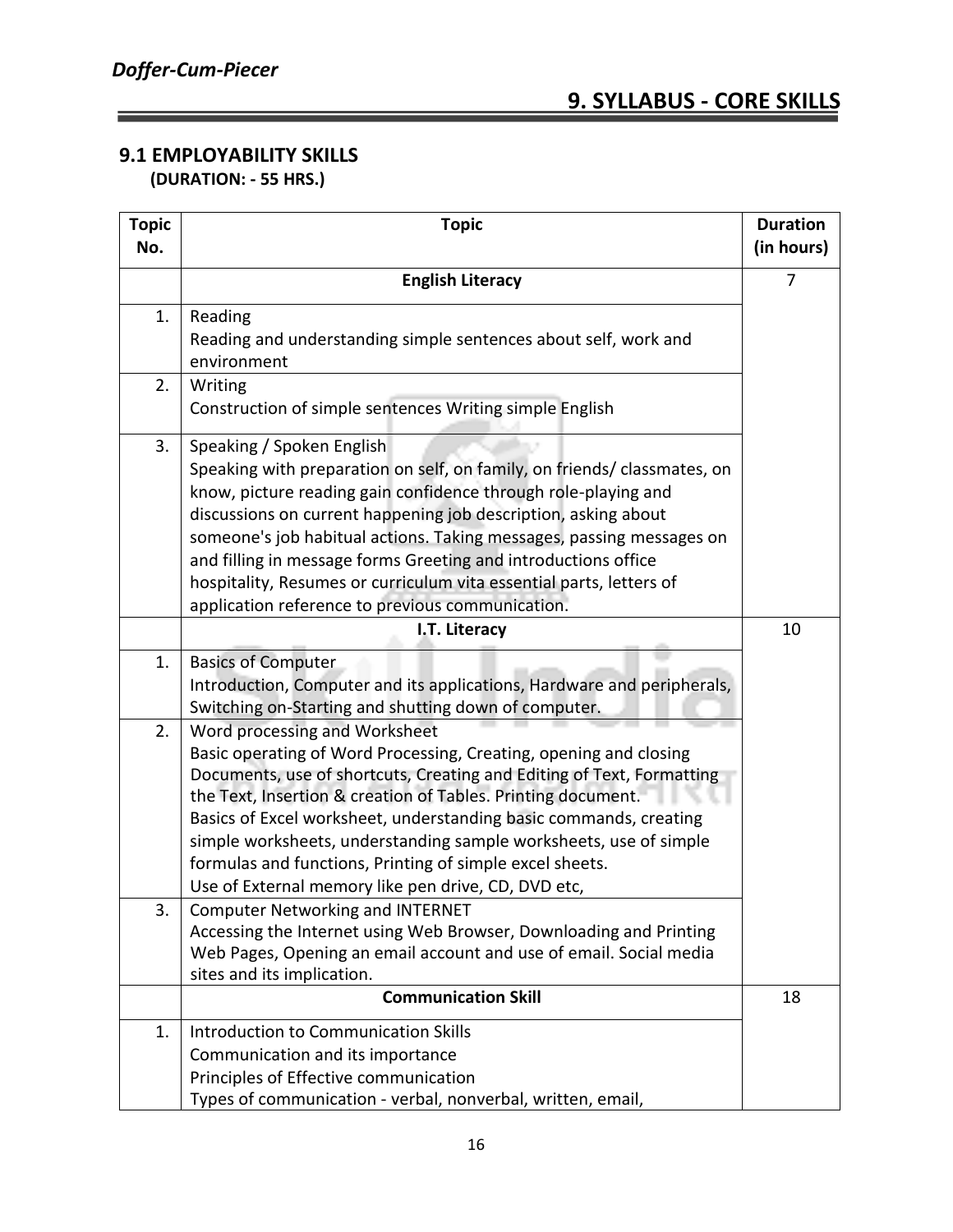|    | talking on phone.                                                                                                                              |   |  |  |  |  |  |  |  |  |
|----|------------------------------------------------------------------------------------------------------------------------------------------------|---|--|--|--|--|--|--|--|--|
|    | Nonverbal communication - components-Para-language                                                                                             |   |  |  |  |  |  |  |  |  |
|    | Body - language<br>Barriers to communication and dealing with barriers.                                                                        |   |  |  |  |  |  |  |  |  |
|    | <b>Listening Skills</b>                                                                                                                        |   |  |  |  |  |  |  |  |  |
| 2. | Listening-hearing and listening, effective listening, barriers to                                                                              |   |  |  |  |  |  |  |  |  |
|    | effective listening guidelines for effective listening.                                                                                        |   |  |  |  |  |  |  |  |  |
| 3. |                                                                                                                                                |   |  |  |  |  |  |  |  |  |
|    | <b>Motivational Training</b><br><b>Characteristics Essential to Achieving Success</b>                                                          |   |  |  |  |  |  |  |  |  |
|    | The Power of Positive Attitude                                                                                                                 |   |  |  |  |  |  |  |  |  |
|    |                                                                                                                                                |   |  |  |  |  |  |  |  |  |
|    | Self awareness                                                                                                                                 |   |  |  |  |  |  |  |  |  |
|    | Importance of Commitment<br><b>Ethics and Values</b>                                                                                           |   |  |  |  |  |  |  |  |  |
|    |                                                                                                                                                |   |  |  |  |  |  |  |  |  |
|    | Ways to Motivate Oneself<br>Personal Goal setting and Employability Planning.                                                                  |   |  |  |  |  |  |  |  |  |
| 4. | <b>Facing Interviews</b>                                                                                                                       |   |  |  |  |  |  |  |  |  |
|    | Manners, Etiquettes, Dress code for an interview                                                                                               |   |  |  |  |  |  |  |  |  |
|    | Do's & Don'ts for an interview                                                                                                                 |   |  |  |  |  |  |  |  |  |
|    | <b>Entrepreneurship skill</b>                                                                                                                  | 8 |  |  |  |  |  |  |  |  |
|    |                                                                                                                                                |   |  |  |  |  |  |  |  |  |
| 1. | Concept of Entrepreneurship                                                                                                                    |   |  |  |  |  |  |  |  |  |
|    | Entrepreneurship- Entrepreneurship - Enterprises:-Conceptual issue.<br>Source of business ideas, Entrepreneurial opportunities, The process of |   |  |  |  |  |  |  |  |  |
|    |                                                                                                                                                |   |  |  |  |  |  |  |  |  |
| 2. | setting up a business.                                                                                                                         |   |  |  |  |  |  |  |  |  |
|    | <b>Institutions Support</b>                                                                                                                    |   |  |  |  |  |  |  |  |  |
|    | Role of Various Schemes and Institutes for self-employment i.e. DIC,                                                                           |   |  |  |  |  |  |  |  |  |
|    | SIDA, SISI, NSIC, SIDO, Idea for financing/ non financing support                                                                              |   |  |  |  |  |  |  |  |  |
|    | agencies to familiarizes with the Policies / Programmes & procedure &<br>the available scheme.                                                 |   |  |  |  |  |  |  |  |  |
|    | Productivity                                                                                                                                   |   |  |  |  |  |  |  |  |  |
|    |                                                                                                                                                |   |  |  |  |  |  |  |  |  |
| 1. | <b>Productivity</b>                                                                                                                            |   |  |  |  |  |  |  |  |  |
|    | Definition, Necessity.                                                                                                                         |   |  |  |  |  |  |  |  |  |
| 2. | <b>Affecting Factors</b>                                                                                                                       |   |  |  |  |  |  |  |  |  |
|    | Skills, Working Aids, Automation, Environment, Motivation                                                                                      |   |  |  |  |  |  |  |  |  |
|    | How improves or slows down.                                                                                                                    |   |  |  |  |  |  |  |  |  |
| 3. | Personal Finance Management                                                                                                                    |   |  |  |  |  |  |  |  |  |
|    | Banking processes, Handling ATM, KYC registration, safe cash handling,                                                                         |   |  |  |  |  |  |  |  |  |
|    | Personal risk and Insurance.                                                                                                                   |   |  |  |  |  |  |  |  |  |
|    | Occupational Safety, Health & Environment Education                                                                                            | 6 |  |  |  |  |  |  |  |  |
| 1. | Safety & Health                                                                                                                                |   |  |  |  |  |  |  |  |  |
|    | Introduction to Occupational Safety and Health importance of safety                                                                            |   |  |  |  |  |  |  |  |  |
|    | and health at workplace.                                                                                                                       |   |  |  |  |  |  |  |  |  |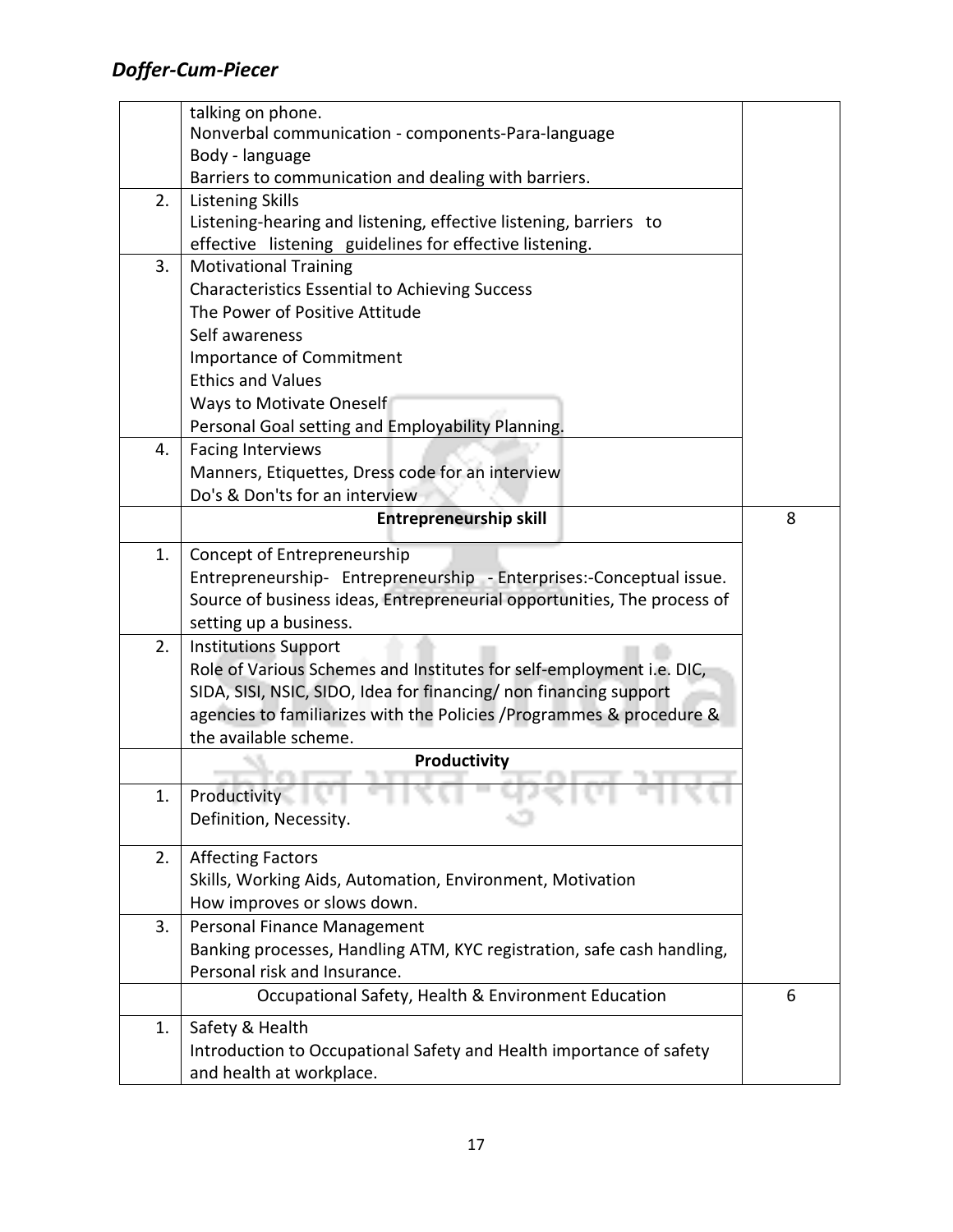| 2. | <b>Occupational Hazards</b>                                              |   |  |  |  |  |  |  |  |
|----|--------------------------------------------------------------------------|---|--|--|--|--|--|--|--|
|    | Basic Hazards, Chemical Hazards, Vibro-acoustic Hazards, Mechanical      |   |  |  |  |  |  |  |  |
|    | Hazards, Electrical Hazards, Thermal Hazards. Occupational health,       |   |  |  |  |  |  |  |  |
|    | Occupational hygienic, Occupational Diseases/ Disorders & its            |   |  |  |  |  |  |  |  |
|    | prevention.                                                              |   |  |  |  |  |  |  |  |
| 3. | Accident & safety                                                        |   |  |  |  |  |  |  |  |
|    | Basic principles for protective equipment.                               |   |  |  |  |  |  |  |  |
|    | Accident Prevention techniques - control of accidents andsafety          |   |  |  |  |  |  |  |  |
|    | measures.                                                                |   |  |  |  |  |  |  |  |
| 4. | <b>First Aid</b>                                                         |   |  |  |  |  |  |  |  |
|    | Care of injured & Sick at the workplaces, First-Aid & Transportation of  |   |  |  |  |  |  |  |  |
|    | sick person                                                              |   |  |  |  |  |  |  |  |
|    | <b>Labour Welfare Legislation</b>                                        |   |  |  |  |  |  |  |  |
|    |                                                                          |   |  |  |  |  |  |  |  |
| 1. | <b>Welfare Acts</b>                                                      |   |  |  |  |  |  |  |  |
|    | Benefits guaranteed under various acts-Factories Act, Apprenticeship     |   |  |  |  |  |  |  |  |
|    | Act, Employees State Insurance Act (ESI), Employees Provident Fund       |   |  |  |  |  |  |  |  |
|    | Act.                                                                     |   |  |  |  |  |  |  |  |
|    | <b>Quality Tools</b>                                                     | 6 |  |  |  |  |  |  |  |
|    |                                                                          |   |  |  |  |  |  |  |  |
| 1. | <b>Quality Consciousness:</b>                                            |   |  |  |  |  |  |  |  |
|    | Meaning of quality, Quality Characteristic                               |   |  |  |  |  |  |  |  |
| 2. | Quality Circles:                                                         |   |  |  |  |  |  |  |  |
|    | Definition, Advantage of small group activity, objectives of quality     |   |  |  |  |  |  |  |  |
|    | Circle, Roles and function of Quality Circles in Organization, Operation |   |  |  |  |  |  |  |  |
|    | of Quality circle. Approaches to starting Quality Circles, Steps for     |   |  |  |  |  |  |  |  |
|    | continuation Quality Circles.                                            |   |  |  |  |  |  |  |  |
| 3. | <b>House Keeping:</b>                                                    |   |  |  |  |  |  |  |  |
|    | Purpose of Housekeeping, Practice of good Housekeeping.                  |   |  |  |  |  |  |  |  |
| 4. | <b>Quality Tools</b>                                                     |   |  |  |  |  |  |  |  |
|    | Basic quality tools with a few examples                                  |   |  |  |  |  |  |  |  |

**STEP**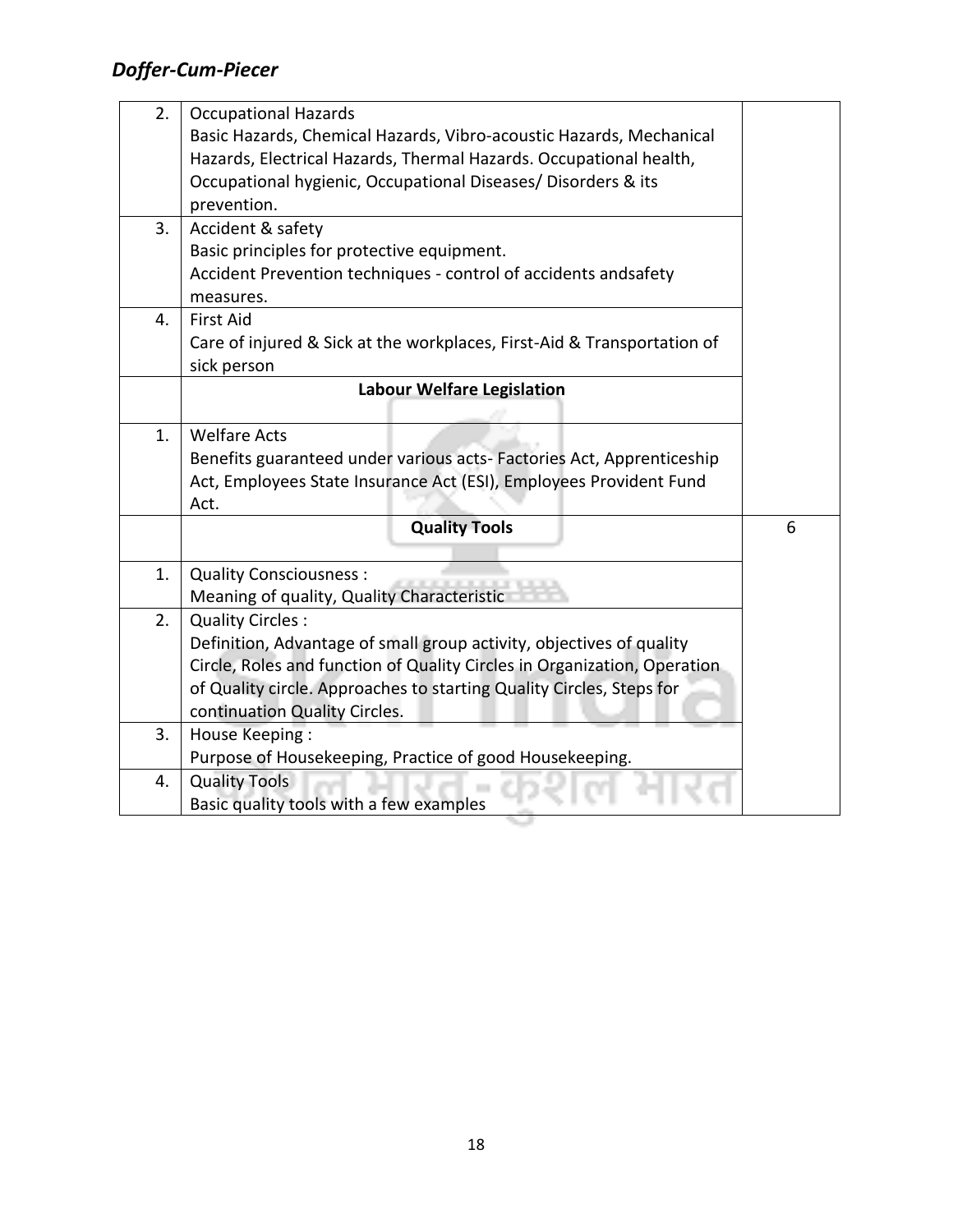#### **10. DETAILS OF COMPETENCIES (ON-JOBTRAINING)**

The **competencies/ specific outcomes** on completion of On-Job Training are detailed below: -

#### **Block – I**

- 1. To learn piecing on wrap and weft machines, on machines of different types of drafting system and on machines spinning various counts of yarn i.e. course, medium fine etc.
- 2. Manage 2 sides of ring frame with running medium counts, independently and should acquire 70% efficiency in regard to piecing and doffing of a normal doffer and piecer.
- 3. Improve the quality of piecing while starting the machines and in a running frame.
- 4. Know the appropriate remedial action required for specific defect.

#### **Note:**

1. Industry must ensure that above mentioned competencies are achieved by the trainees during their on job training.

2. In addition to above competencies/ outcomes industry may impart additional training relevant to the specific industry. **A BANK AND A** 

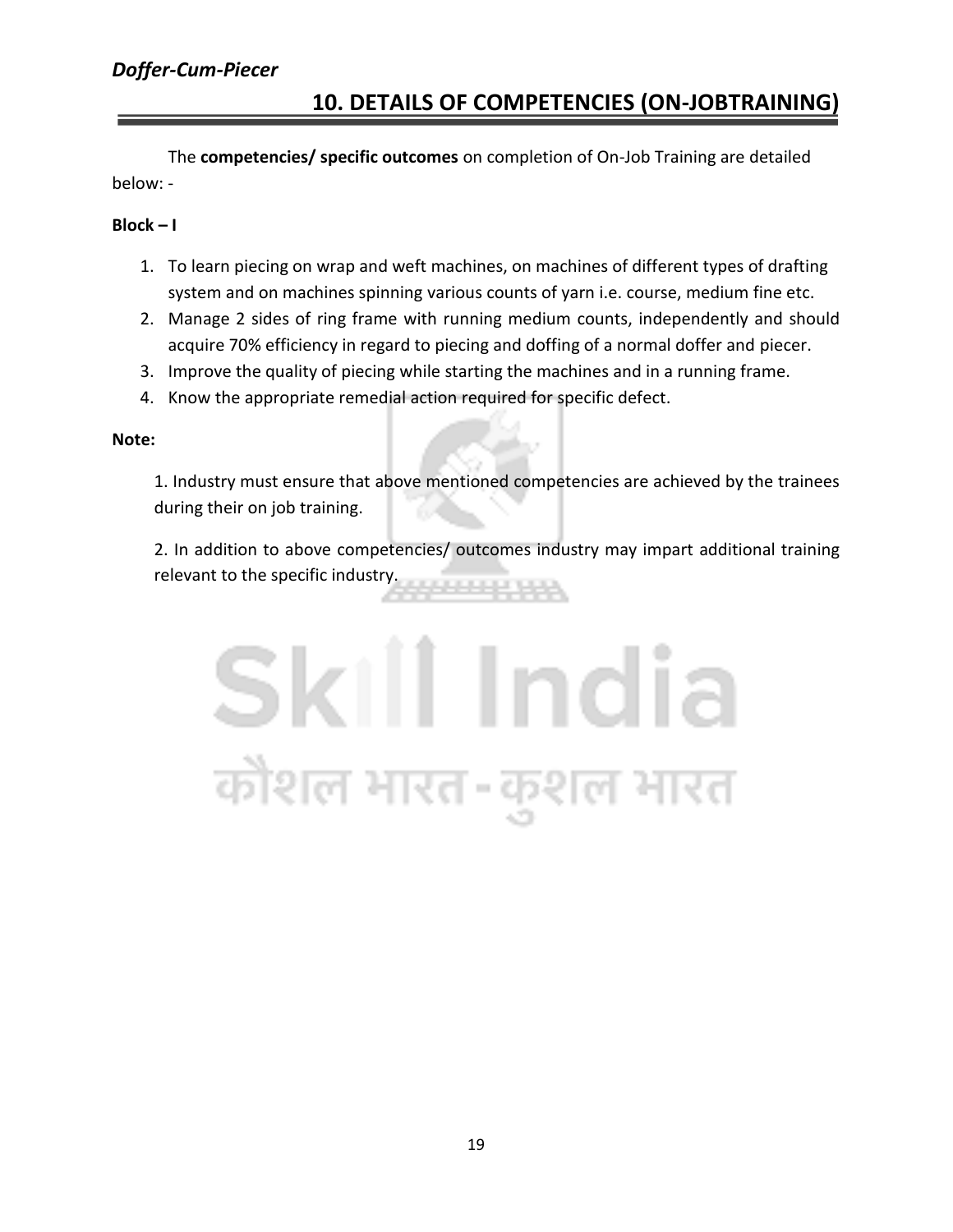#### INFRASTRUCTURE FOR PROFESSIONAL SKILL & PROFESSIONAL KNOWLEDGE

| <b>DOFFER-CUM-PIECER</b>                                            |                                       |                          |  |  |  |  |  |  |  |
|---------------------------------------------------------------------|---------------------------------------|--------------------------|--|--|--|--|--|--|--|
| LIST OF TOOLS AND EQUIPMENT for Basic Training (For 20 Apprentices) |                                       |                          |  |  |  |  |  |  |  |
|                                                                     | <b>A. TRAINEES TOOL KIT</b>           |                          |  |  |  |  |  |  |  |
| SI. No.                                                             | Name of the items                     | Quantity<br>(indicative) |  |  |  |  |  |  |  |
| 1.                                                                  | Ring frame for apprentices (spindles) | 200                      |  |  |  |  |  |  |  |



| <b>TOOLS &amp; EQUIPMENTS FOR EMPLOYABILITY SKILLS</b> |                                                                                                                                                          |                 |  |  |  |  |  |  |  |
|--------------------------------------------------------|----------------------------------------------------------------------------------------------------------------------------------------------------------|-----------------|--|--|--|--|--|--|--|
| SI. No.                                                | Name of the items                                                                                                                                        | <b>Quantity</b> |  |  |  |  |  |  |  |
| 1.                                                     | Computer (PC) with latest configurations and Internet<br>connection with standard operating system and standard word<br>processor and worksheet software | 10 Nos.         |  |  |  |  |  |  |  |
| 2.                                                     | <b>UPS - 500VA</b>                                                                                                                                       | 10 Nos.         |  |  |  |  |  |  |  |
| 3.                                                     | Scanner cum Printer                                                                                                                                      | 1 No.           |  |  |  |  |  |  |  |
| 4.                                                     | <b>Computer Tables</b>                                                                                                                                   | 10 Nos.         |  |  |  |  |  |  |  |
| 5.                                                     | <b>Computer Chairs</b>                                                                                                                                   | 20 Nos.         |  |  |  |  |  |  |  |
| 6.                                                     | <b>LCD Projector</b>                                                                                                                                     | 1 No.           |  |  |  |  |  |  |  |
| 7.                                                     | White Board 1200mm x 900mm                                                                                                                               | 1 No.           |  |  |  |  |  |  |  |

*Note: - Above Tools &Equipments not required, if Computer LAB is available in the institute.*